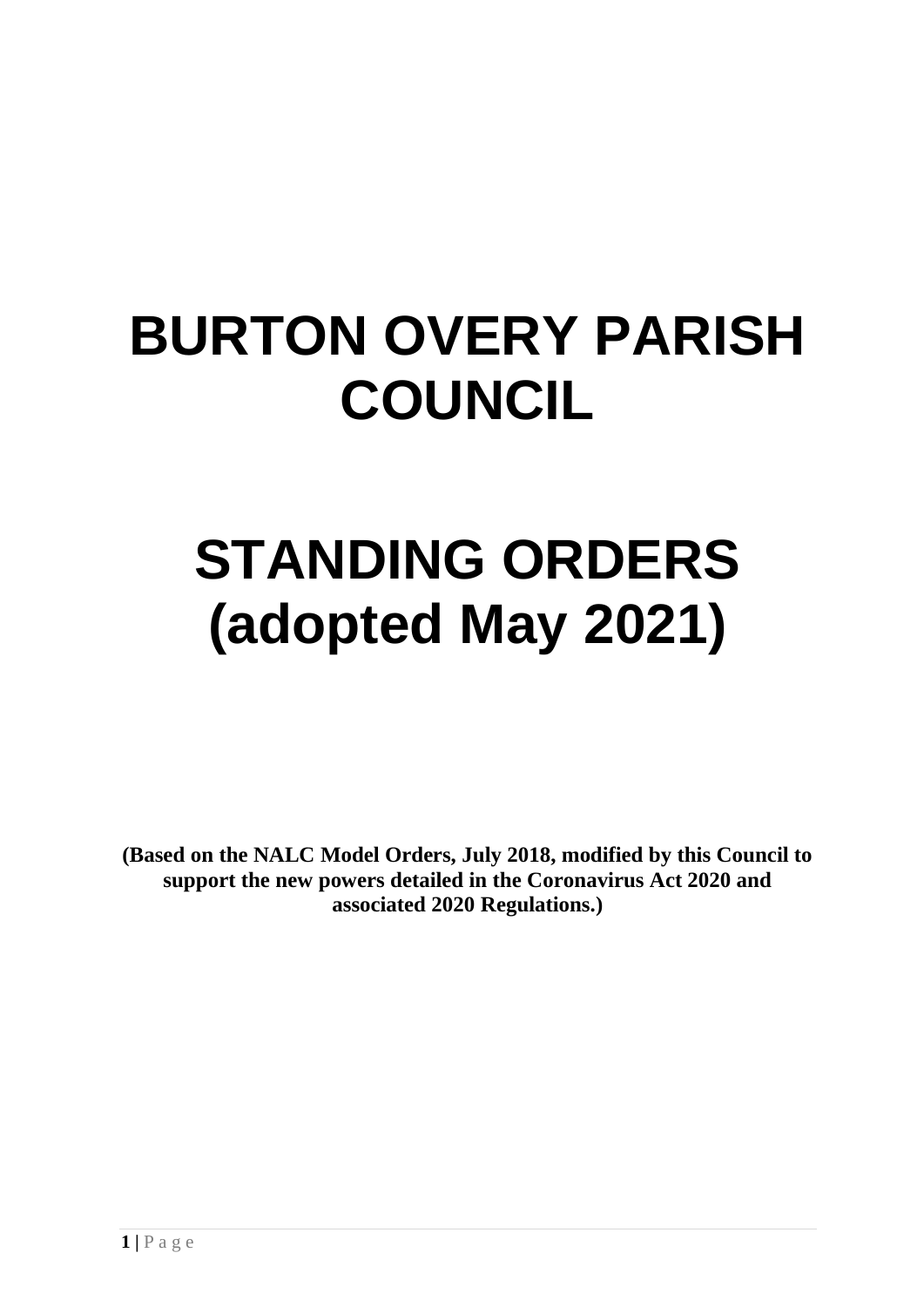# **CONTENT**

| 1.             |                                                                |  |
|----------------|----------------------------------------------------------------|--|
| 2.             | <b>DISORDERLY CONDUCT AT MEETINGS</b><br>. 5                   |  |
| 3 <sub>1</sub> |                                                                |  |
| 4.             |                                                                |  |
| 5.             |                                                                |  |
| 6.             | EXTRAORDINARY MEETINGS OF THE COUNCIL, COMMITTEES AND SUB-     |  |
| 7.             |                                                                |  |
| 8.             |                                                                |  |
| 9.             | MOTIONS FOR A MEETING THAT REQUIRE WRITTEN NOTICE TO BE        |  |
|                | 10. MOTIONS AT A MEETING THAT DO NOT REQUIRE WRITTEN NOTICE 14 |  |
|                |                                                                |  |
|                |                                                                |  |
|                |                                                                |  |
|                |                                                                |  |
|                |                                                                |  |
|                |                                                                |  |
|                |                                                                |  |
|                |                                                                |  |
|                |                                                                |  |
|                |                                                                |  |
|                | 21. RESPONSIBILITIES UNDER DATA PROTECTION LEGISLATION 22      |  |
|                |                                                                |  |
|                |                                                                |  |
|                |                                                                |  |
|                |                                                                |  |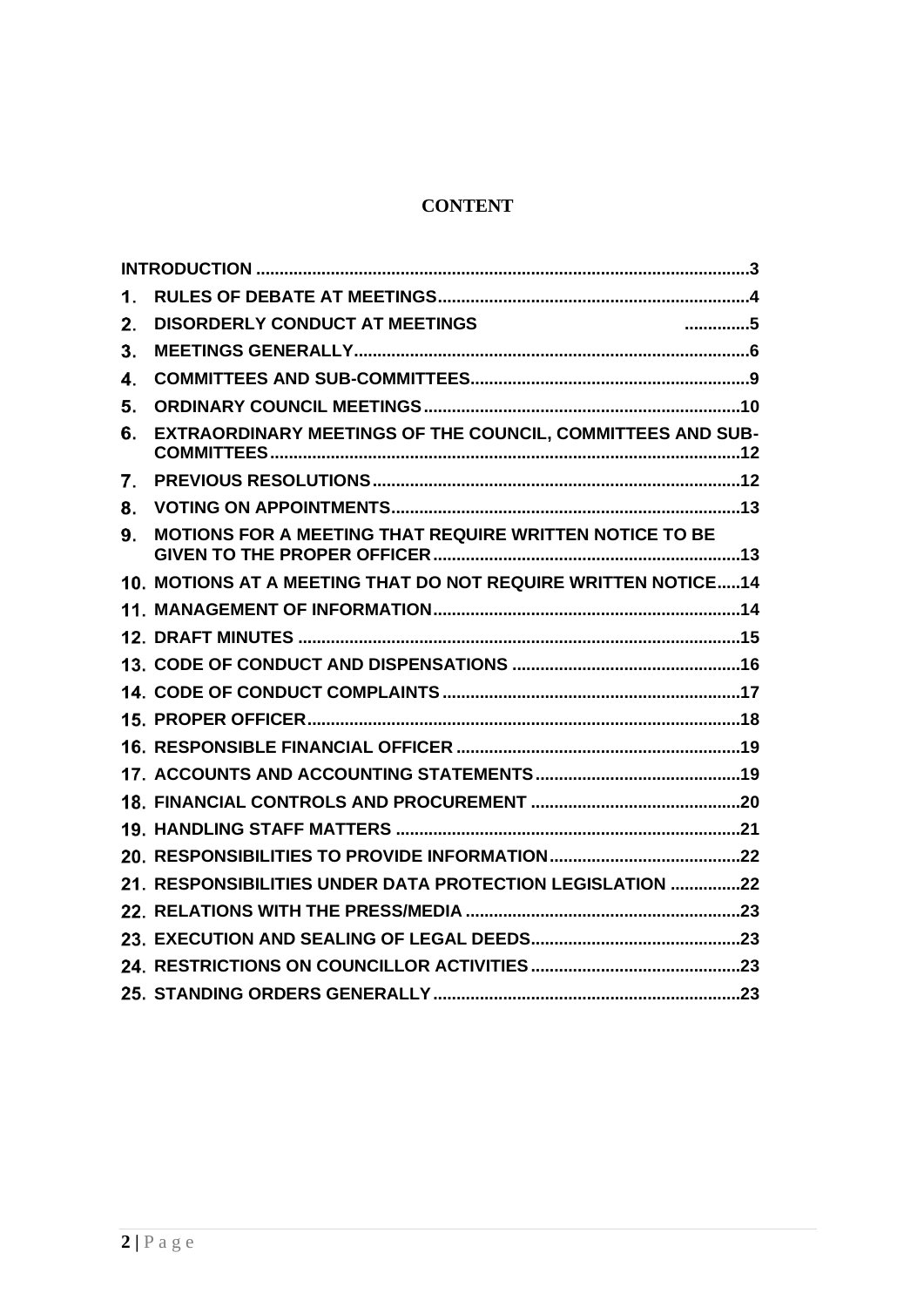# <span id="page-2-0"></span>**INTRODUCTION**

These standing orders are based on the National Association of Local Council (NALC) model standing orders contained in "Local Councils Explained" by Meera Tharmarajah (© 2013 NALC). This publication contains updates referenced in new legislation introduced after 2013 when the last model standing orders were published.

# **HOW TO USE MODEL STANDING ORDERS**

Standing orders are the written rules of a local council. Standing orders are essential to regulate the proceedings of a meeting. A council may also use standing orders to confirm or refer to various internal organisational and administrative arrangements. The standing orders of a council are not the same as the policies of a council but standing orders may refer to them.

Local councils operate within a wide statutory framework. NALC model standing orders incorporate and reference many statutory requirements to which councils are subject. It is not possible for the model standing orders to contain or reference all the statutory or legal requirements which apply to local councils. The statutory requirements to which a council is subject apply whether or not they are incorporated in a council's standing orders.

The model standing orders do not include model financial regulations. Financial regulations are standing orders to regulate and control the financial affairs and accounting procedures of a local council. The financial regulations, as opposed to the standing orders of a council, include most of the requirements relevant to the council's Responsible Financial Officer.

# **DRAFTING NOTES**

Model standing orders that are in bold type contain legal and statutory requirements. It is recommended that councils adopt them without changing them or their meaning. Model standing orders not in bold are designed to help councils operate effectively but they do not contain statutory requirements so they may be adopted as drafted or amended to suit a council's needs. It is NALC's view that all model standing orders will generally be suitable for councils.

For convenience, the word "councillor" is used in model standing orders and, unless the context suggests otherwise, includes a non-councillor with or without voting rights.

A model standing order that includes brackets like this '( )' requires information to be inserted by a council. A model standing order that includes brackets like this '[ ]' and the term 'OR' provides alternative options for a council to choose from when determining standing orders. **These have all been updated and reflective of the requirements of Burton Overy PC in this 2021 version of the Standing Orders.**

**UPDATE April 2020** Items denoted by a purple dot ● are still applicable for remote meeting. The hightlighted sections in **yellow** are ammendments from the Local Authorities and Police and Crime Panels (Coronavirus) (Flexibility of Local Authority and Police and Crime Panel Meetings) (England and Wales) Regulations 2020 (referred to as LAPCP Regulations 2020)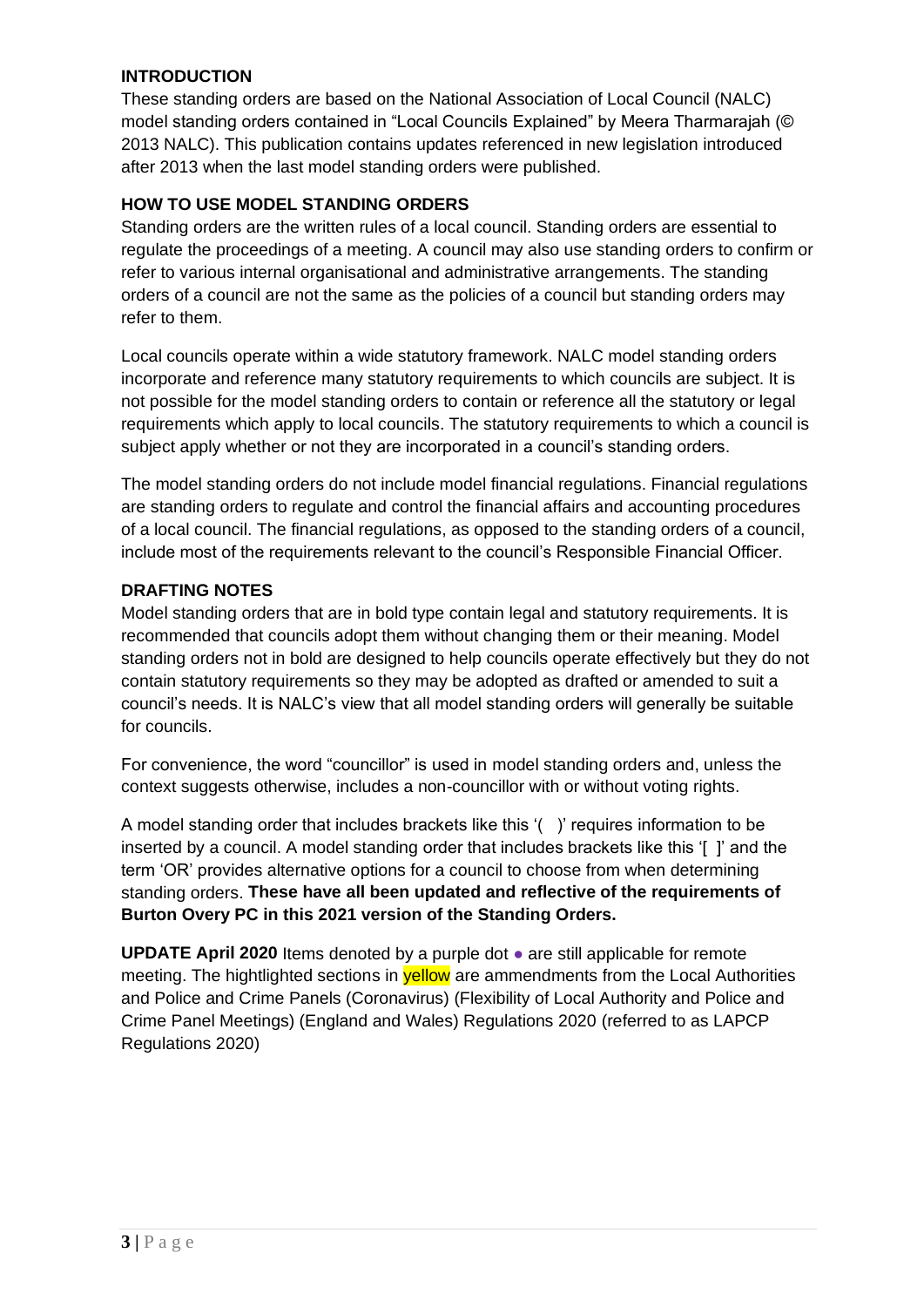# <span id="page-3-0"></span>1 . RULES OF DEBATE AT MEETINGS

- a Motions on the agenda shall be considered in the order that they appear unless the order is changed at the discretion of the chairman of the meeting.
- b A motion (including an amendment) shall not be progressed unless it has been moved and seconded.
- c A motion on the agenda that is not moved by its proposer may be treated by the chairman of the meeting as withdrawn.
- d If a motion (including an amendment) has been seconded, it may be withdrawn by the proposer only with the consent of the seconder and the meeting.
- e An amendment is a proposal to remove or add words to a motion. It shall not negate the motion.
- f If an amendment to the original motion is carried, the original motion (as amended) becomes the substantive motion upon which further amendment(s) may be moved.
- g An amendment shall not be considered unless early verbal notice of it is given at the meeting and, if requested by the chairman of the meeting, is expressed in writing to the chairman.
- h A councillor may move an amendment to his own motion if agreed by the meeting. If a motion has already been seconded, the amendment shall be with the consent of the seconder and the meeting.
- i If there is more than one amendment to an original or substantive motion, the amendments shall be moved in the order directed by the chairman of the meeting.
- j Subject to standing order 1(k), only one amendment shall be moved and debated at a time, the order of which shall be directed by the chairman of the meeting.
- k One or more amendments may be discussed together if the chairman of the meeting considers this expedient but each amendment shall be voted upon separately.
- l A councillor may not move more than one amendment to an original or substantive motion.
- m The mover of an amendment has no right of reply at the end of debate on it.
- n Where a series of amendments to an original motion are carried, the mover of the original motion shall have a right of reply either at the end of debate on the first amendment or at the very end of debate on the final substantive motion immediately before it is put to the vote.
- o Unless permitted by the chairman of the meeting, a councillor may speak once in the debate on a motion except:
	- i. to speak on an amendment moved by another councillor;
	- ii. to move or speak on another amendment if the motion has been amended since he last spoke;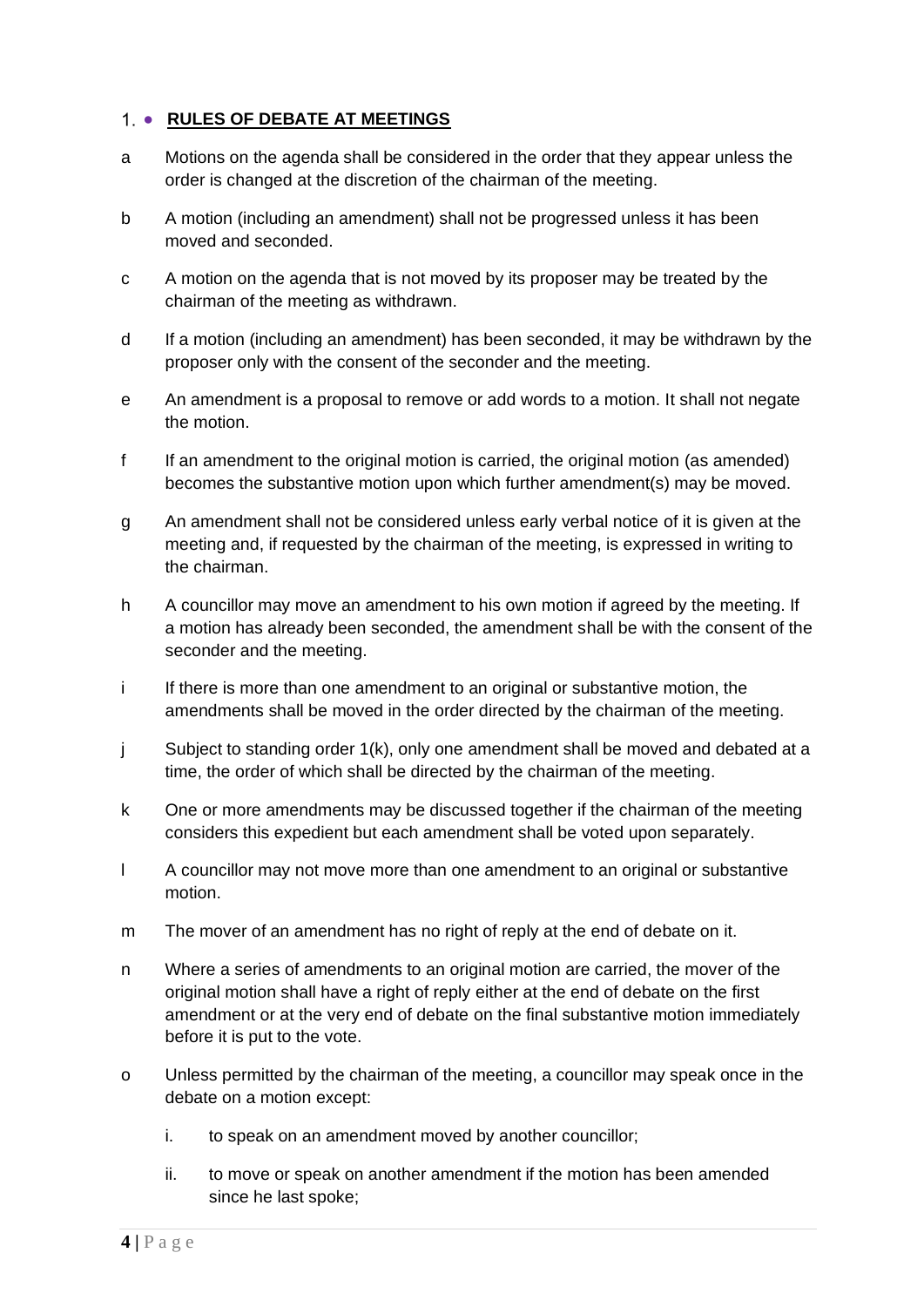- iii. to make a point of order;
- iv. to give a personal explanation; or
- v. to exercise a right of reply.
- p During the debate on a motion, a councillor may interrupt only on a point of order or a personal explanation and the councillor who was interrupted shall stop speaking. A councillor raising a point of order shall identify the standing order which he considers has been breached or specify the other irregularity in the proceedings of the meeting he is concerned by.
- q A point of order shall be decided by the chairman of the meeting and his decision shall be final.
- r When a motion is under debate, no other motion shall be moved except:
	- i. to amend the motion;
	- ii. to proceed to the next business;
	- iii. to adjourn the debate;
	- iv. to put the motion to a vote;
	- v. to ask a person to be no longer heard or to leave the meeting;
	- vi. to refer a motion to a committee or sub-committee for consideration;
	- vii. to exclude the public and press;
	- viii. to adjourn the meeting; or
	- ix. to suspend particular standing order(s) excepting those which reflect mandatory statutory or legal requirements.
- s Before an original or substantive motion is put to the vote, the chairman of the meeting shall be satisfied that the motion has been sufficiently debated and that the mover of the motion under debate has exercised or waived his right of reply.
- t Excluding motions moved under standing order 1(r), the contributions or speeches by a councillor shall relate only to the motion under discussion and shall not exceed 3 minutes without the consent of the chairman of the meeting.

# <span id="page-4-0"></span>2. **• DISORDERLY CONDUCT AT MEETINGS**

- a No person shall obstruct the transaction of business at a meeting or behave offensively or improperly. If this standing order is ignored, the chairman of the meeting shall request such person(s) to moderate or improve their conduct.
- b If person(s) disregard the request of the chairman of the meeting to moderate or improve their conduct, any councillor or the chairman of the meeting may move that the person be no longer heard or be excluded from the meeting. The motion, if seconded, shall be put to the vote without discussion.
- c If a resolution made under standing order 2(b) is ignored, the chairman of the meeting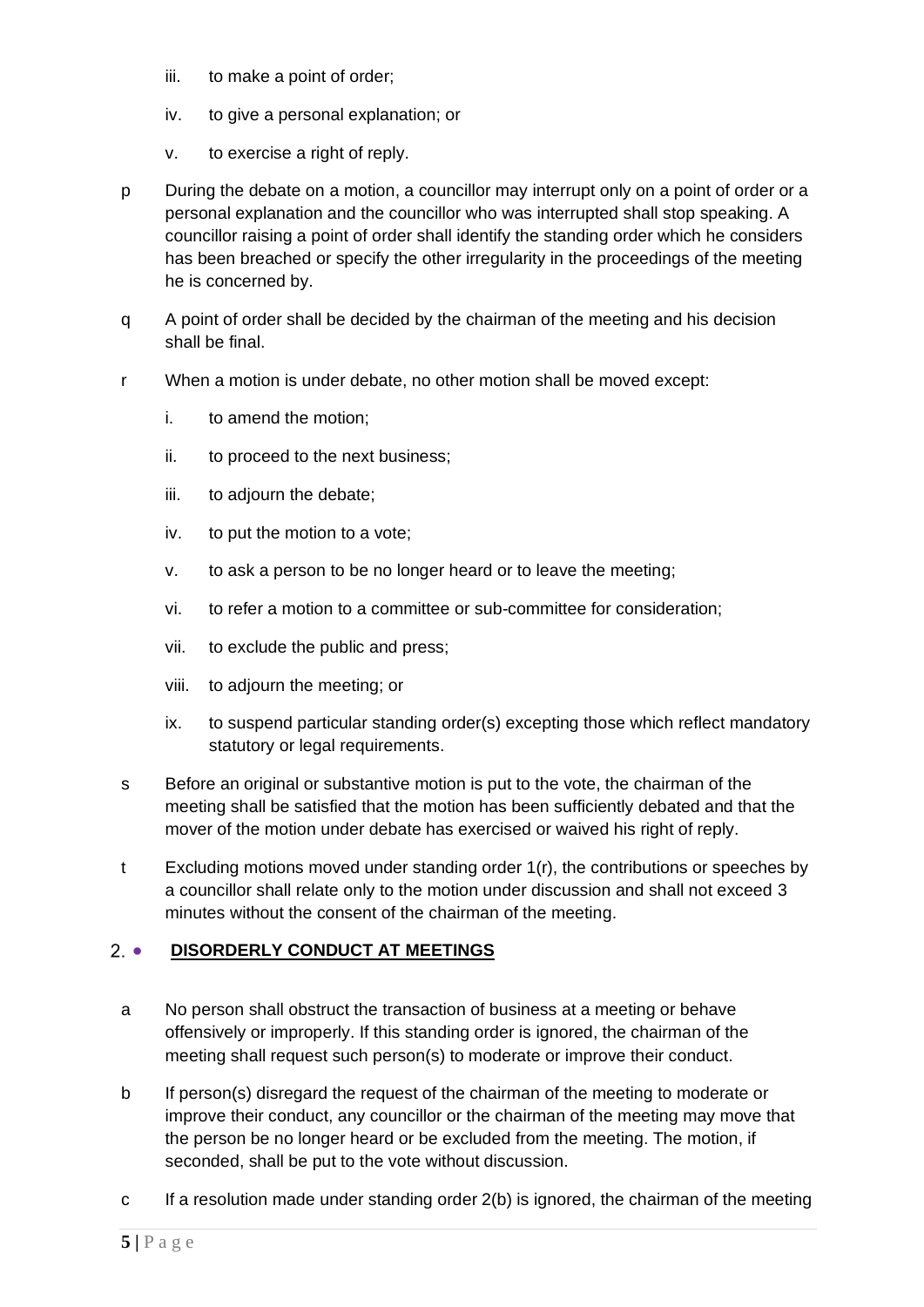may take further reasonable steps to restore order or to progress the meeting. This may include temporarily suspending or closing the meeting.

#### <span id="page-5-0"></span> $3<sub>1</sub>$ **MEETINGS GENERALLY**

Full Council meetings Committee meetings Sub-committee meetings **Remote Meetings** 

#### ● ● a **Meetings shall take place at a time and date as the Council shall determine**  LAPCP Regulations 2020 Part 2 Reg 4(a)

or

In the interest of Council maintaining an open and transparent policy and in the spirit of cohesiveness the usual following guidelines may still be followed:Standing orders 3e and f.

- b **Council may alter the frequency, move or cancel such meetings.** LAPCP Regulations 2020 Part 2 Reg 4(a)
- c **A meeting of a local authority is not limited to a meeting of persons all of whom, or any of whom, are present in the same place and any reference to a "place" where a meeting is held, or to be held, includes reference to more than one place including electronic, digital or virtual locations such as internet locations, web addresses or conference call telephone numbers.** LAPCP Regulations 2020 Part 2 Reg 5 (1)

● d **Members(including members of the public) in remote attendance attends the meeting at any time if all of the conditions in subsection are satisfied: (a) to hear, and where practicable see, and be so heard and, where practicable, be seen by, the other members in attendance, (b) to hear, and where practicable see, and be so heard and, where practicable, be seen by, any members of the public entitled to attend the meeting in order to exercise a right to speak at the meeting, and (c) to be so heard and, where practicable, be seen by any other members of the public attending the meeting.** LAPCP Regulations 2020 Part 2 Reg 5 (2) (3) & (4**)**

- ● e **The minimum three clear days for notice of a meeting does not include the day on which notice was issued, the day of the meeting, a Sunday, a day of the Christmas break, a day of the Easter break or of a bank holiday or a day appointed for public thanksgiving or mourning.**
- ● f **The minimum three clear days' public notice for a meeting does not include the day on which the notice was issued or the day of the meeting unless the meeting is convened at shorter notice**
- g **Meetings shall be open to the public unless their presence is prejudicial to**
- **the public interest by reason of the confidential nature of the business to be**
- **transacted or for other special reasons. The public's exclusion from part or all of a meeting shall be by a resolution which shall give reasons for the public's exclusion.**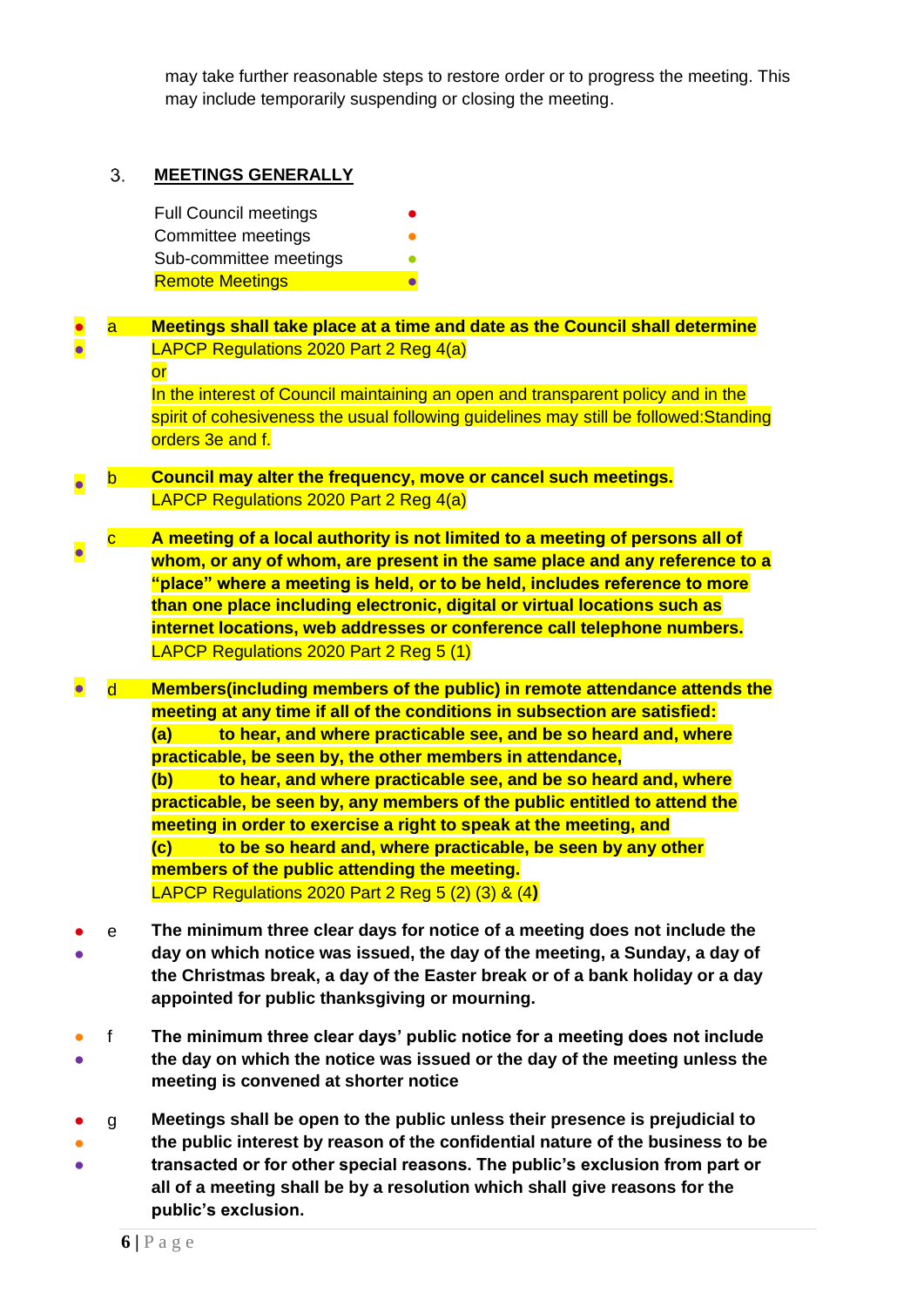- **Member and public access to documents and remote access of public and press to a local authority meeting to enable them to attend or participate in that meeting by electronic means, including by telephone conference, video conference, live webcasts, and live interactive streaming. LAPCP Regulations 2020 Part 2 Reg 6(b) (c)**
- h **A meeting being "open to the public" include access to the meeting through remote means including (but not limited to) video conferencing, live webcast, and live interactive streaming and where a meeting is accessible to the public through such remote means the meeting is open to the public whether or not members of the public are able to attend the meeting in person;**

LAPCP Regulations 2020 Part 2 Reg 13(a)

- i **Being "present" at a meeting include access through remote means mentioned in paragraph (a) above."**  LAPCP Regulations 2020 Part 2 Reg 13(b)
- j Members of the public may make representations, answer questions and give evidence at a meeting which they are entitled to attend in respect of the business on the agenda at the invitation of the Chairman.
- k The period of time designated for public participation at a meeting in accordance with standing order 3(j) shall not exceed 3 minutes unless directed by the chairman of the meeting.
- $\blacksquare$  Subject to standing order 3(k), a member of the public shall not speak for more than 3 minutes.
- $m$  In accordance with standing order  $3(i)$ , a question shall not require a response at the meeting nor start a debate on the question. The chairman of the meeting may direct that a written or oral response be given.
- n A person shall raise his hand when requesting to speak and stand when speaking (except when a person has a disability or is likely to suffer discomfort). The chairman of the meeting may at any time permit a person to be seated when speaking.
- o A person who speaks at a meeting shall direct his comments to the chairman of the meeting.
- p Only one person is permitted to speak at a time. If more than one person wants to speak, the chairman of the meeting shall direct the order of speaking.
- q **Subject to standing order 3(s), a person who attends a meeting is permitted**
- **to report on the meeting whilst the meeting is open to the public. To**
- **"report" means to film, photograph, make an audio recording of meeting proceedings, use any other means for enabling persons not present to see or hear the meeting as it takes place or later or to report or to provide oral or written commentary about the meeting so that the report or commentary is available as the meeting takes place or later to persons not present.**
- ● r **A person present at a meeting may not provide an oral report or oral commentary about a meeting as it takes place without permission.**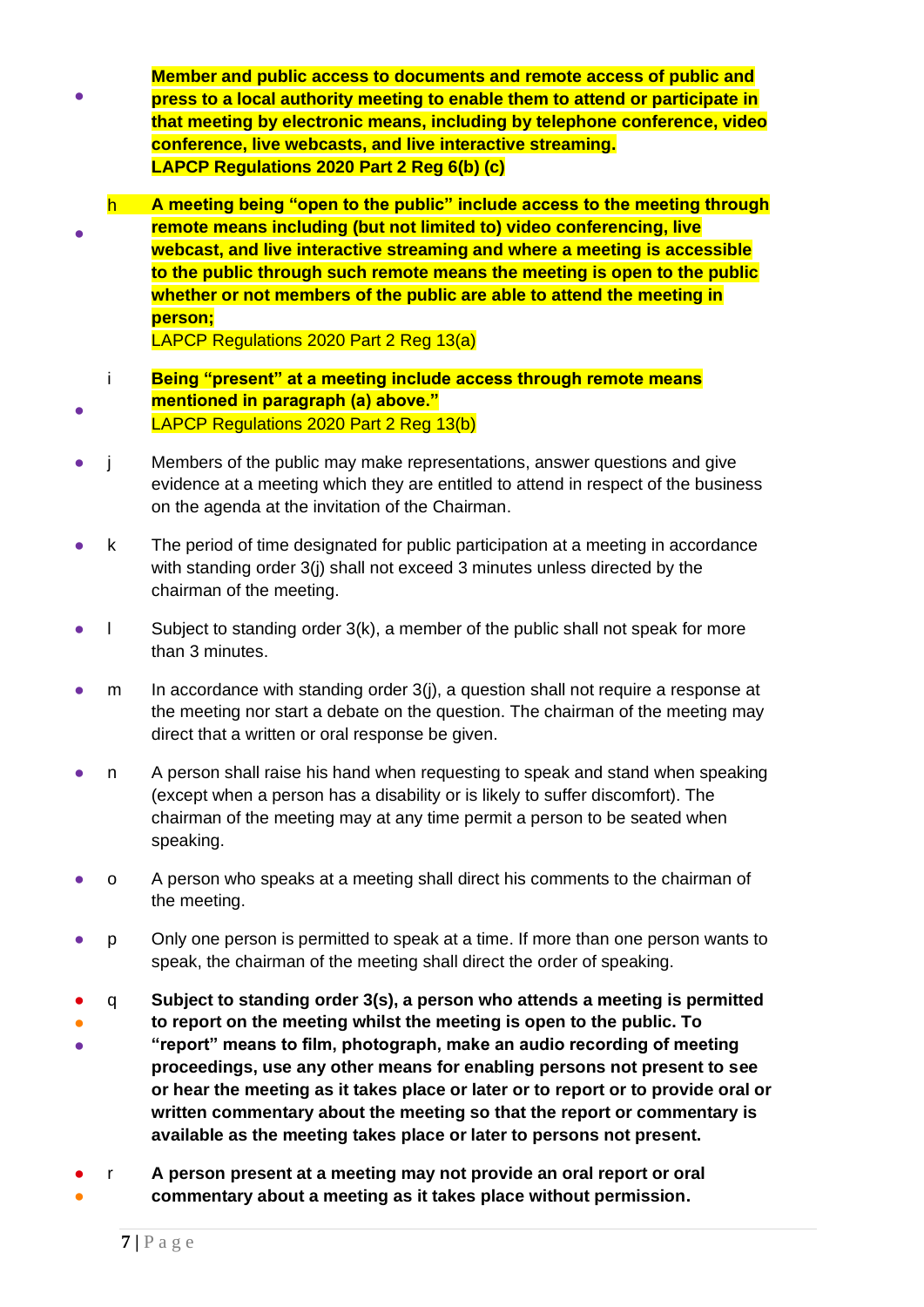- ● s **The press shall be provided with reasonable facilities for the taking of their report of all or part of a meeting at which they are entitled to be present.**
- ● t **Subject to standing orders which indicate otherwise, anything authorised or required to be done by, to or before the Chairman of the Council may in his absence be done by, to or before the Vice-Chairman of the Council (if there is one).**
- ● u **The Chairman of the Council, if present, shall preside at a meeting. If the Chairman is absent from a meeting, the Vice-Chairman of the Council (if there is one) if present, shall preside. If both the Chairman and the Vice-Chairman are absent from a meeting, a councillor as chosen by the councillors present at the meeting shall preside at the meeting.**
- v **Subject to a meeting being quorate, all questions at a meeting shall be**
- ● **decided by a majority of the councillors and non-councillors with voting rights present and voting.**
- ●

●

- w **The chairman of a meeting may give an original vote on any matter put to**
- **the vote, and in the case of an equality of votes may exercise his casting**
- $\bullet$ **vote whether or not he gave an original vote.**
- ●

●

*See standing orders 5(h) and (i) for the different rules that apply in the election of the Chairman of the Council at the annual meeting of the Council.*

- x **Unless standing orders provide otherwise, voting on a question shall be by** 
	- **a show of hands.**

or,

Members to verbally announce their vote each in turn, or,

Pressing a button to record their vote.

LAPCP Regulations 2020 Part 2 Reg 6(a)

**At the request of a councillor, the voting on any question shall be recorded so as to show whether each councillor present and voting gave his vote for or against that question.** Such a request shall be made before moving on to the next item of business on the agenda.

- y The minutes of a meeting shall include an accurate record of the following:
	- i. the date, time and  $median$  used to conduct the meeting;
	- ii. the names of councillors who are present and the names of councillors who are absent;
	- iii. interests that have been declared by councillors and non-councillors with voting rights;
	- iv. the grant of dispensations (if any) to councillors and non-councillors with voting rights;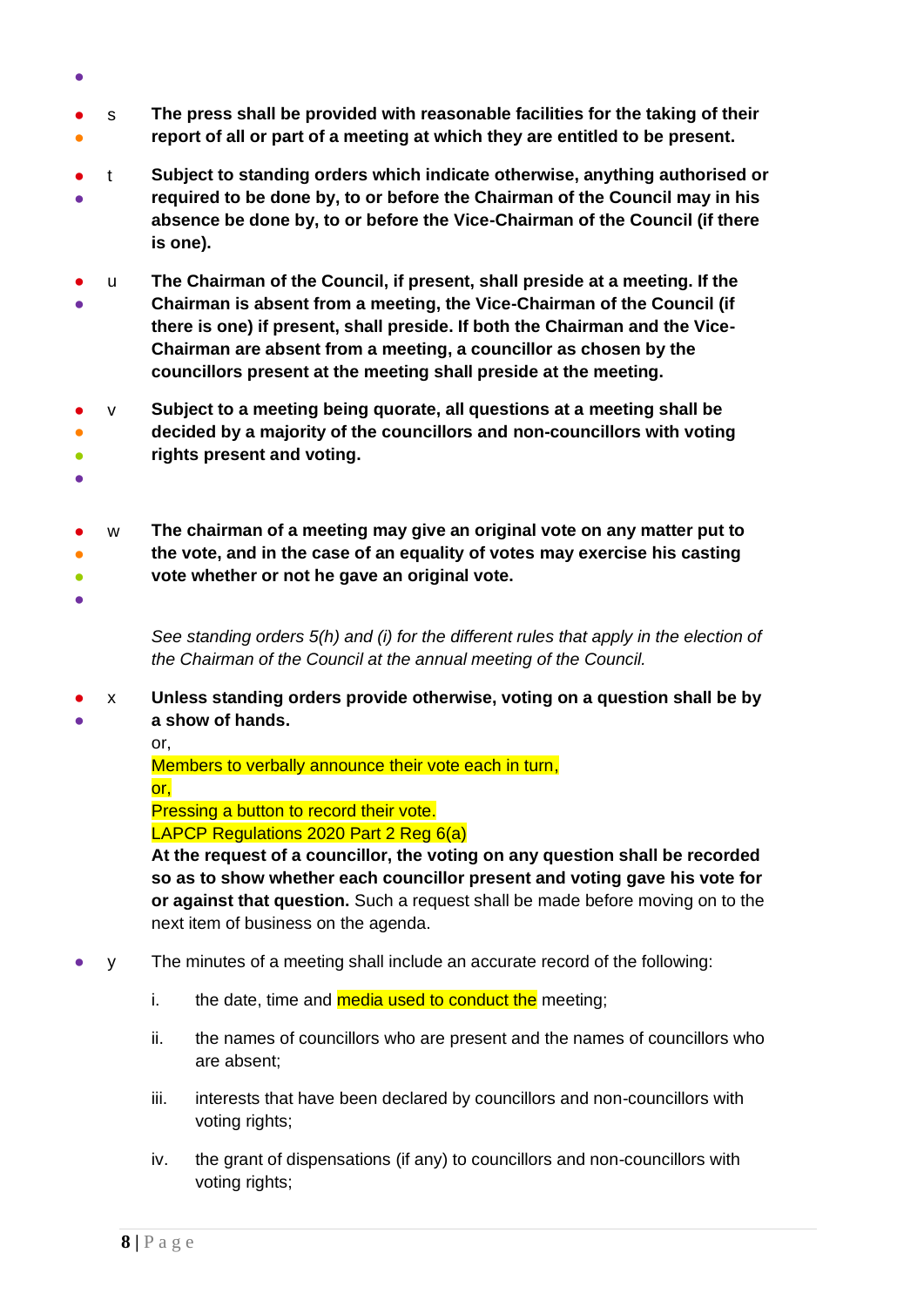- v. whether a councillor or non-councillor with voting rights left the meeting when matters that they held interests in were being considered;
- vi. if there was a public participation session; and
- vii. the resolutions made.

● ● ● ● z **A councillor or a non-councillor with voting rights who has a disclosable pecuniary interest or another interest as set out in the Council's code of conduct in a matter being considered at a meeting is subject to statutory limitations or restrictions under the code on his right to participate and vote on that matter.**

● ● aa **No business may be transacted at a meeting unless at least one-third of the whole number of members of the Council are present and in no case shall the quorum of a meeting be less than three.**

> *See standing order 4d(viii) for the quorum of a committee or sub-committee meeting.*

- ● ● bb **If a meeting is or becomes inquorate no business shall be transacted** and the meeting shall be closed. The business on the agenda for the meeting shall be adjourned to another meeting.
- cc A meeting shall not exceed a period of 2 hours

#### <span id="page-8-0"></span>4. **COMMITTEES AND SUB-COMMITTEES**

- a **Unless the Council determines otherwise, a committee may appoint a subcommittee whose terms of reference and members shall be determined by the committee.**
- b **The members of a committee may include non-councillors unless it is a committee which regulates and controls the finances of the Council.**
- c **Unless the Council determines otherwise, all the members of an advisory committee and a sub-committee of the advisory committee may be noncouncillors.**
- d The Council may appoint standing committees or other committees as may be necessary, and:
	- i. shall determine their terms of reference;
	- ii. shall determine the number and time of the ordinary meetings of a standing committee up until the date of the next annual meeting of the Council;
	- iii. shall permit a committee, other than in respect of the ordinary meetings of a committee, to determine the number and time of its meetings;
	- iv. shall, subject to standing orders 4(b) and (c), appoint and determine the terms of office of members of such a committee;
	- v. may, subject to standing orders 4(b) and (c), appoint and determine the terms of

●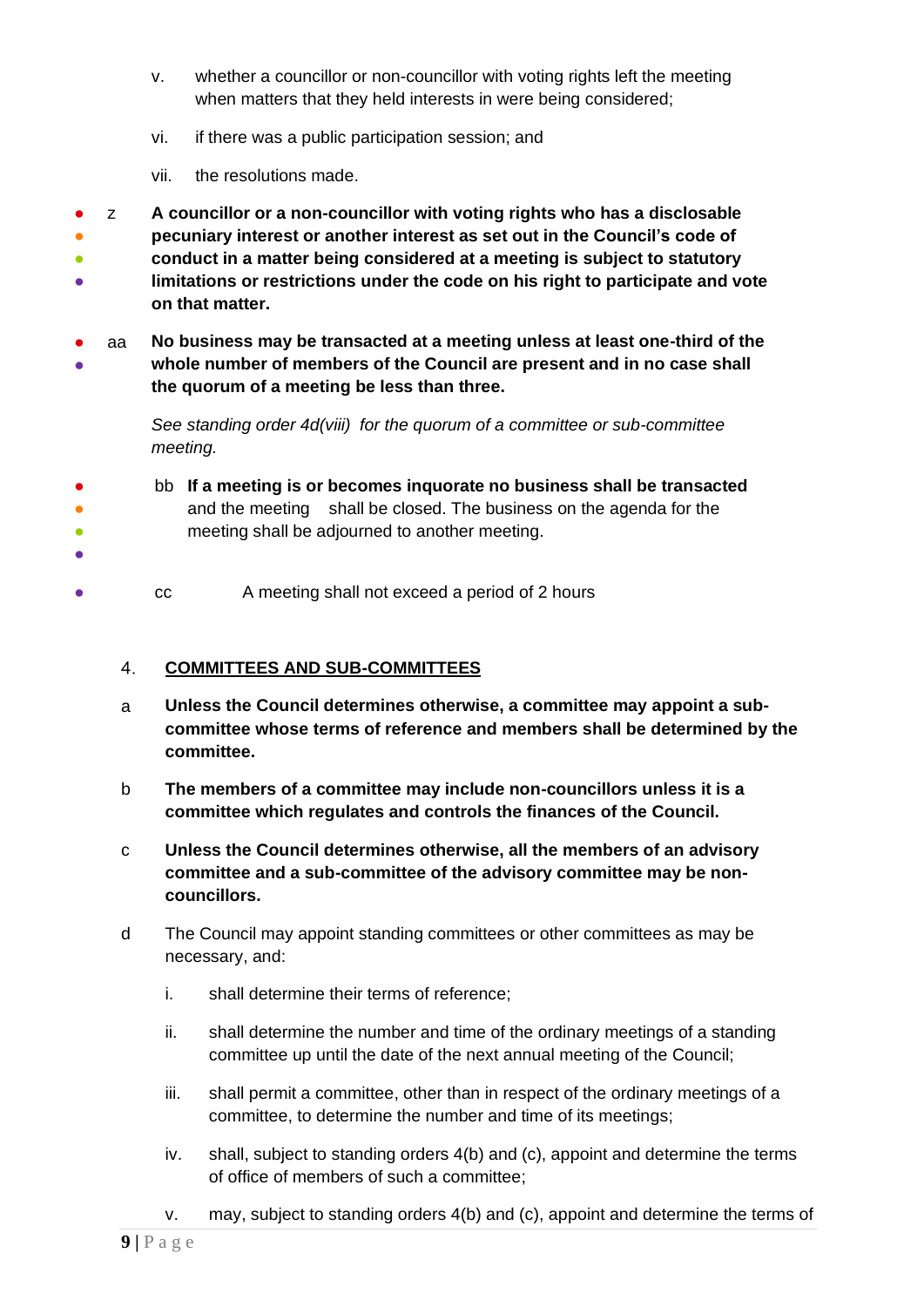office of the substitute members to a committee whose role is to replace the ordinary members at a meeting of a committee if the ordinary members of the committee confirm to the Proper Officer ( ) days before the meeting that they are unable to attend;

- vi. shall, after it has appointed the members of a standing committee, appoint the chairman of the standing committee;
- vii. shall permit a committee other than a standing committee, to appoint its own chairman at the first meeting of the committee;
- viii. shall determine the place, notice requirements and quorum for a meeting of a committee and a sub-committee which, in both cases, shall be no less than three;
- ix. shall determine if the public may participate at a meeting of a committee;
- x. shall determine if the public and press are permitted to attend the meetings of a sub-committee and also the advance public notice requirements, if any, required for the meetings of a sub-committee;
- xi. shall determine if the public may participate at a meeting of a sub-committee that they are permitted to attend; and
- xii. may dissolve a committee or a sub-committee.

#### <span id="page-9-0"></span> $5<sub>1</sub>$ **ORDINARY COUNCIL MEETINGS**

- a **In an election year, the annual meeting of the Council shall be held on or within 14 days following the day on which the councillors elected take office.**
- b **In a year which is not an election year, the annual meeting of the Council shall be held on such day in May as the Council decides. This is now optional and if councils are able to hold this meeting then it should go ahead.** LAPCP Regulations 2020 Part 6 (c)
- c **If no other time is fixed, the annual meeting of the Council shall take place at 6pm. This no longer applies until 6 May 2021** LAPCP Regulations 2020 Part 6 (c)
- d **In addition to the annual meeting of the Council, at least three other ordinary meetings shall be held in each year on such dates and times as the Council decides.**
- e **The first business conducted at the annual meeting of the Council shall be the election of the Chairman and Vice-Chairman (if there is one) of the Council. This no longer applies until 6 May 2021** LAPCP Regulations 2020 Part 6 (c)
- f **The Chairman of the Council, unless he has resigned or becomes disqualified, shall continue in office and preside at the annual meeting until his successor is elected at the next annual meeting of the Council.**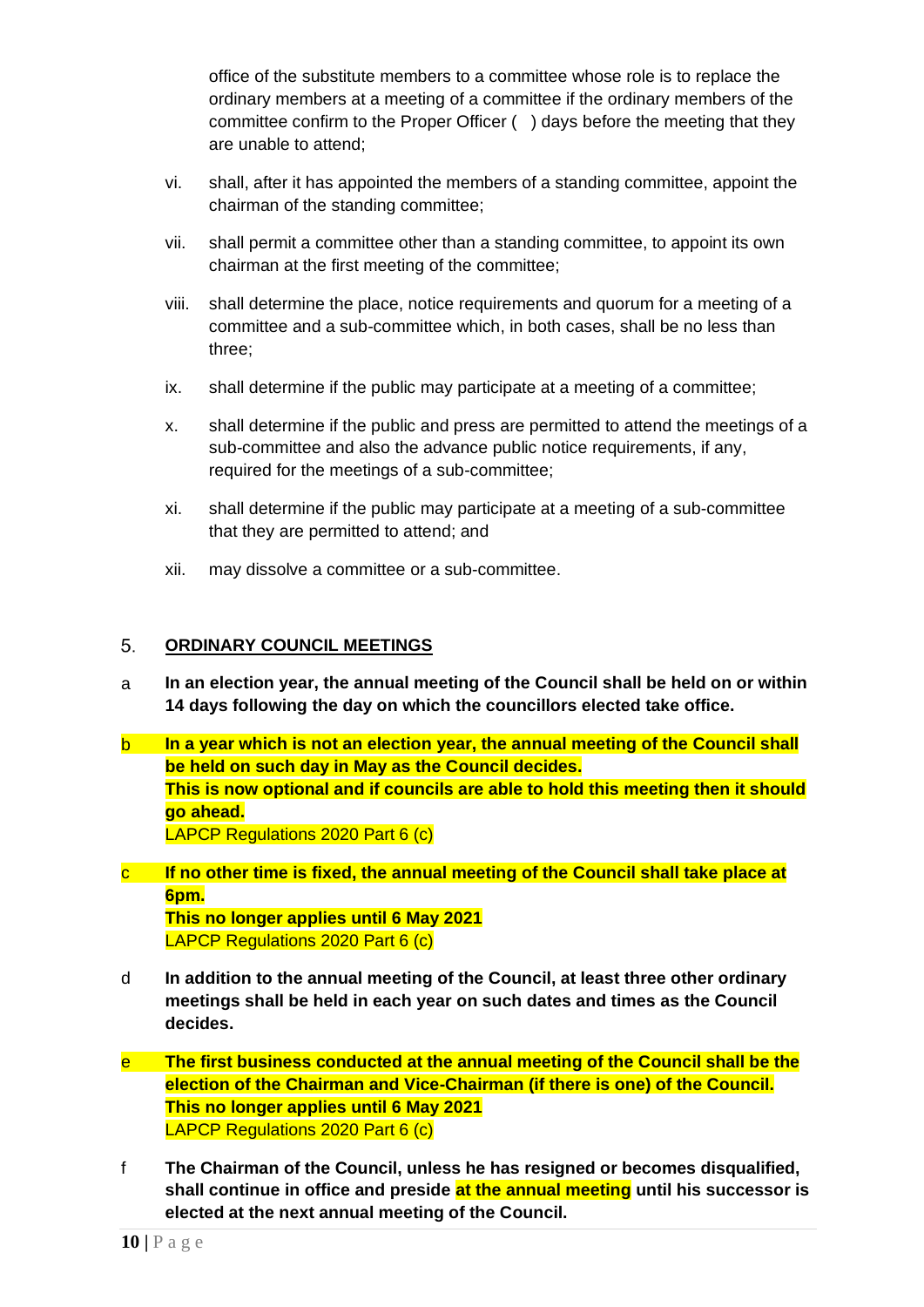- g **The Vice-Chairman of the Council, if there is one, unless he resigns or becomes disqualified, shall hold office until immediately after the election of the Chairman of the Council at the next annual meeting of the Council.**
- h **In an election year, if the current Chairman of the Council has not been reelected as a member of the Council, he shall preside at the annual meeting until a successor Chairman of the Council has been elected. The current Chairman of the Council shall not have an original vote in respect of the election of the new Chairman of the Council but shall give a casting vote in the case of an equality of votes.**
- i **In an election year, if the current Chairman of the Council has been re-elected as a member of the Council, he shall preside at the annual meeting until a new Chairman of the Council has been elected. He may exercise an original vote in respect of the election of the new Chairman of the Council and shall give a casting vote in the case of an equality of votes.**
- j Following the election of the Chairman of the Council and Vice-Chairman (if there is one) of the Council at the annual meeting, the business shall include:
	- i. **In an election year, delivery by the Chairman of the Council and councillors of their acceptance of office forms unless the Council resolves for this to be done at a later date. In a year which is not an election year, delivery by the Chairman of the Council of his acceptance of office form unless the Council resolves for this to be done at a later date;**
	- ii. Confirmation of the accuracy of the minutes of the last meeting of the Council;
	- iii. Receipt of the minutes of the last meeting of a committee;
	- iv. Consideration of the recommendations made by a committee;
	- v. Review of delegation arrangements to committees, sub-committees, staff and other local authorities;
	- vi. Review of the terms of reference for committees;
	- vii. Appointment of members to existing committees;
	- viii. Appointment of any new committees in accordance with standing order 4;
	- ix. ●Review and adoption of appropriate standing orders and financial regulations;
	- x. Review of arrangements (including legal agreements) with other local authorities, not-for-profit bodies and businesses.
	- xi. Review of representation on or work with external bodies and arrangements for reporting back;
	- xii. In an election year, to make arrangements with a view to the Council becoming eligible to exercise the general power of competence in the future;
	- xiii. ●Review of inventory of land and other assets including buildings and office equipment;
	- xiv. ●Confirmation of arrangements for insurance cover in respect of all insurable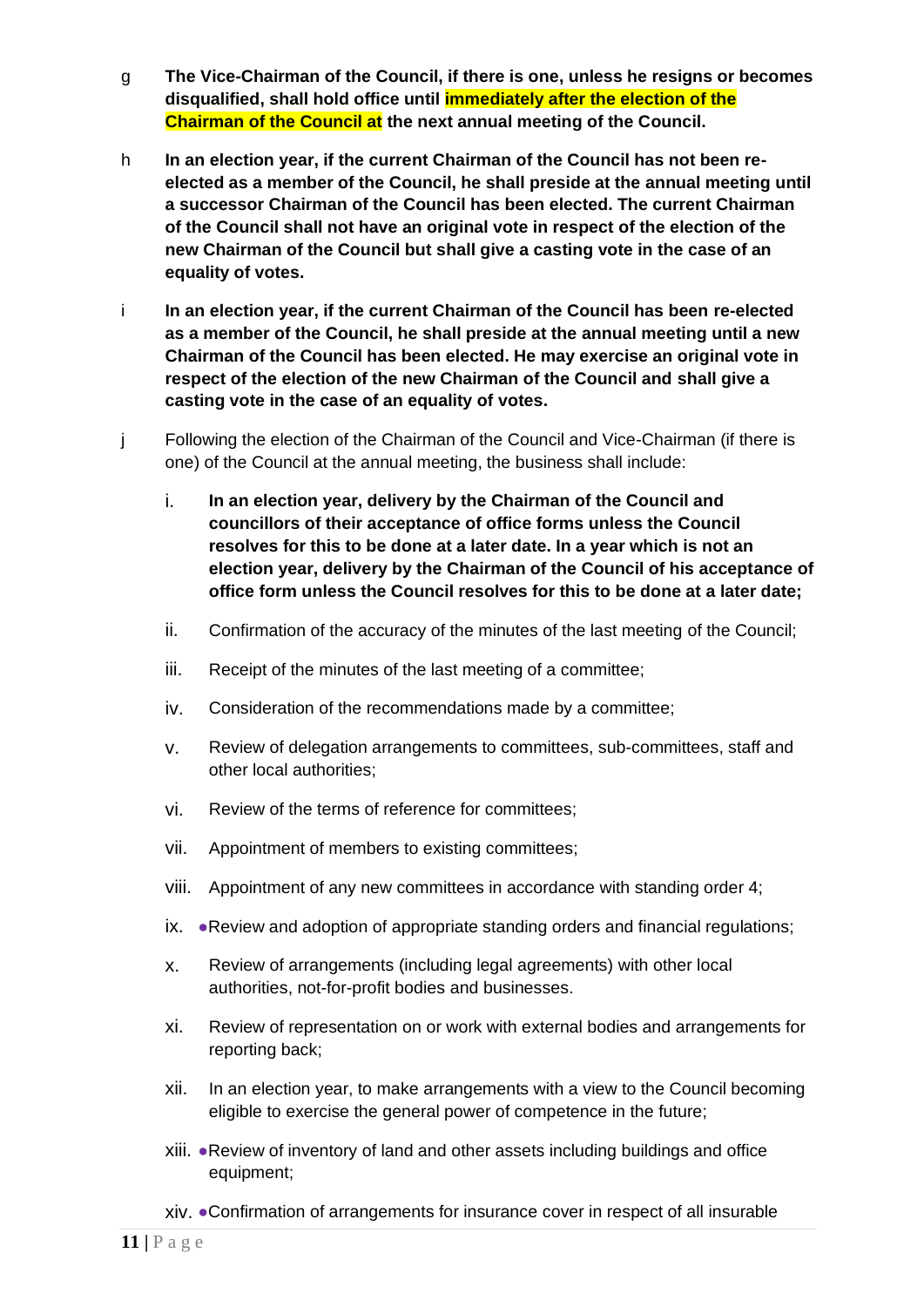risks;

- xv. ●Review of the Council's and/or staff subscriptions to other bodies;
- xvi. ●Review of the Council's complaints procedure;
- xvii.●Review of the Council's policies, procedures and practices in respect of its obligations under freedom of information and data protection legislation (*see also standing orders 11, 20 and 21*);
- xviii. ●Review of the Council's policy for dealing with the press/media;
	- xix. Review of the Council's employment policies and procedures;
	- xx. ●Review of the Council's expenditure incurred under s.137 of the Local Government Act 1972 or the general power of competence.
	- xxi. ●Determining the time and choice of media of ordinary meetings of the Council up to and including the next annual meeting of the Council.

#### <span id="page-11-0"></span>6. **EXTRAORDINARY MEETINGS OF THE COUNCIL, COMMITTEES AND SUB-COMMITTEES**

- a **The Chairman of the Council may convene an extraordinary meeting of the Council at any time.**
- b **If the Chairman of the Council does not call an extraordinary meeting of the Council within seven days of having been requested in writing to do so by two councillors, any two councillors may convene an extraordinary meeting of the Council. The public notice giving the time, place and agenda for such a meeting shall be signed** electonically **by the two councillors.**
- c The chairman of a committee [or a sub-committee] may convene an extraordinary meeting of the committee [or the sub-committee] at any time.
- d If the chairman of a committee [or a sub-committee] does not call an extraordinary meeting within 7 days of having been requested to do so by 2 members of the committee [or the sub-committee], any 2 members of the committee [or the subcommittee] may convene an extraordinary meeting of the committee [or a subcommittee].

# <span id="page-11-1"></span>●**PREVIOUS RESOLUTIONS**

- a A resolution shall not be reversed within six months except either by a special motion, which requires written notice by at least 2 councillors to be given to the Proper Officer in accordance with standing order 9, or by a motion moved in pursuance of the recommendation of a committee or a sub-committee.
- b When a motion moved pursuant to standing order 7(a) has been disposed of, no similar motion may be moved for a further six months.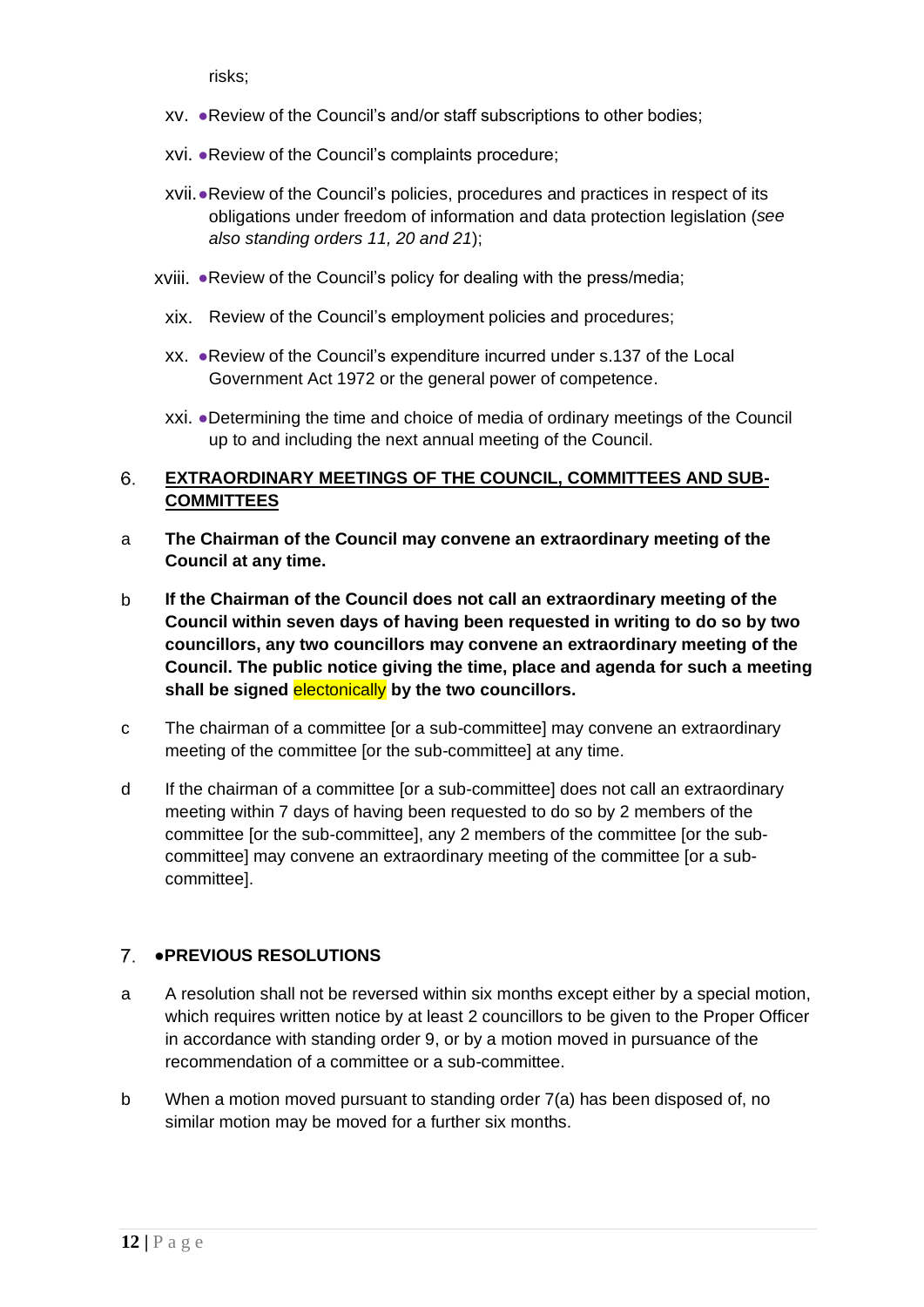# <span id="page-12-0"></span>8. VOTING ON APPOINTMENTS

a Where more than two persons have been nominated for a position to be filled by the Council and none of those persons has received an absolute majority of votes in their favour, the name of the person having the least number of votes shall be struck off the list and a fresh vote taken. This process shall continue until a majority of votes is given in favour of one person. A tie in votes may be settled by the casting vote exercisable by the chairman of the meeting.

#### <span id="page-12-1"></span>9. ●**MOTIONS FOR A MEETING THAT REQUIRE WRITTEN NOTICE TO BE GIVEN TO THE PROPER OFFICER**

- a A motion shall relate to the responsibilities of the meeting for which it is tabled and in any event shall relate to the performance of the Council's statutory functions, powers and obligations or an issue which specifically affects the Council's area or its residents.
- b No motion may be moved at a meeting unless it is on the agenda and the mover has given written notice of its wording to the Proper Officer at least 4 clear days before the meeting. Clear days do not include the day of the notice or the day of the meeting.
- c The Proper Officer may, before including a motion on the agenda received in accordance with standing order 9(b), correct obvious grammatical or typographical errors in the wording of the motion.
- d If the Proper Officer considers the wording of a motion received in accordance with standing order 9(b) is not clear in meaning, the motion shall be rejected until the mover of the motion resubmits it, so that it can be understood, in writing, to the Proper Officer at least 4 clear days before the meeting.
- e If the wording or subject of a proposed motion is considered improper, the Proper Officer shall consult with the chairman of the forthcoming meeting or, as the case may be, the councillors who have convened the meeting, to consider whether the motion shall be included in the agenda or rejected.
- f The decision of the Proper Officer as to whether or not to include the motion on the agenda shall be final.
- g Motions received shall be recorded and numbered in the order that they are received.
- h Motions rejected shall be recorded with an explanation by the Proper Officer of the reason for rejection.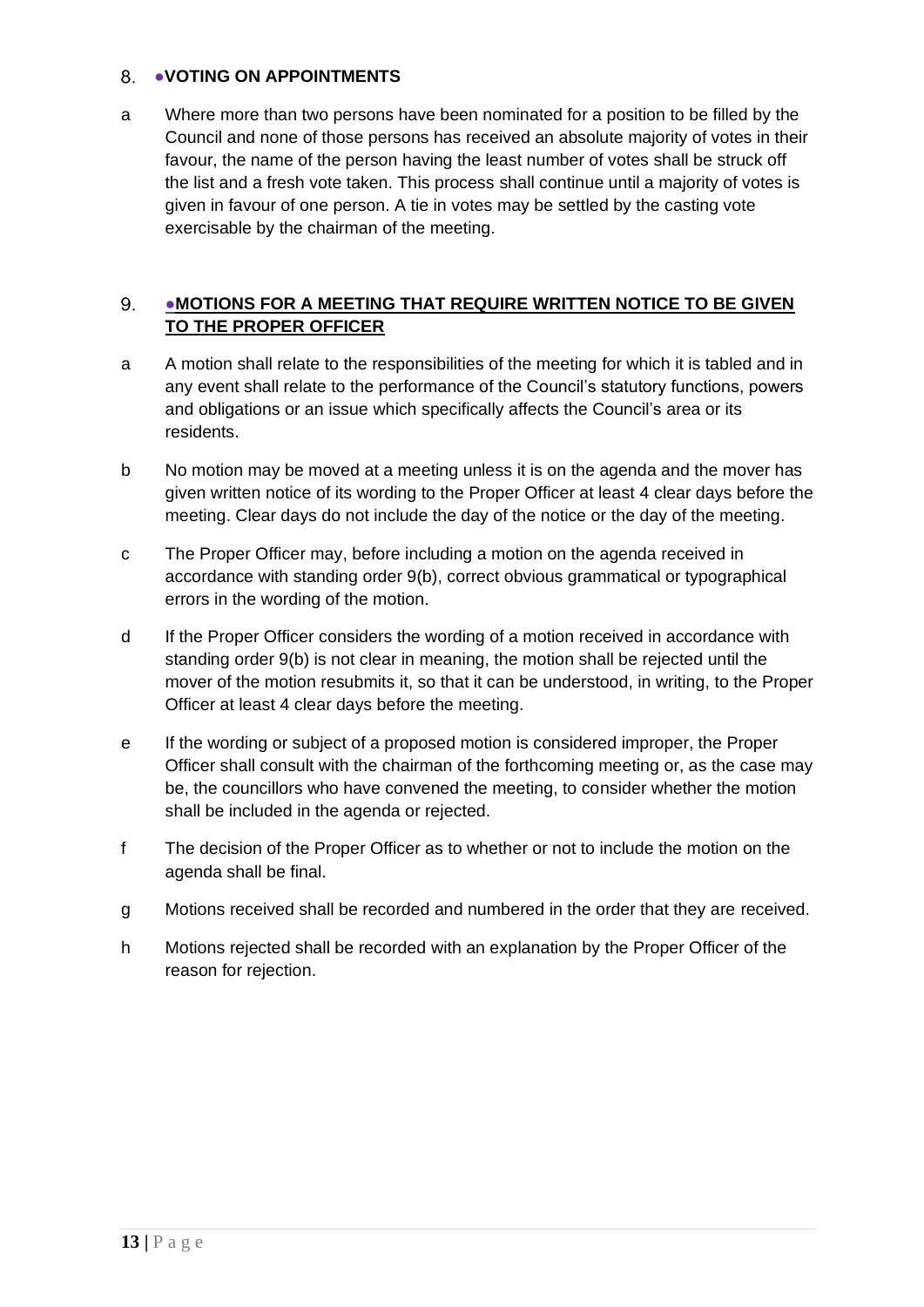## <span id="page-13-0"></span>10. • MOTIONS AT A MEETING THAT DO NOT REQUIRE WRITTEN NOTICE

- a The following motions may be moved at a meeting without written notice to the Proper Officer:
	- i. to correct an inaccuracy in the draft minutes of a meeting;
	- ii. to move to a vote;
	- iii. to defer consideration of a motion;
	- iv. to refer a motion to a particular committee or sub-committee;
	- v. to appoint a person to preside at a meeting;
	- vi. to change the order of business on the agenda;
	- vii. to proceed to the next business on the agenda;
	- viii. to require a written report;
	- ix. to appoint a committee or sub-committee and their members;
	- x. to extend the time limits for speaking;
	- xi. to exclude the press and public from a meeting in respect of confidential or other information which is prejudicial to the public interest;
	- xii. to not hear further from a councillor or a member of the public;
	- xiii. to exclude a councillor or member of the public for disorderly conduct;
	- xiv. to temporarily suspend the meeting;
	- xv. to suspend a particular standing order (unless it reflects mandatory statutory or legal requirements);
	- xvi. to adjourn the meeting; or
	- xvii. to close the meeting.

### <span id="page-13-1"></span>11. • MANAGEMENT OF INFORMATION

*See also standing order 20.*

- a **The Council shall have in place and keep under review, technical and organisational measures to keep secure information (including personal data) which it holds in paper and electronic form. Such arrangements shall include deciding who has access to personal data and encryption of personal data.**
- b **The Council shall have in place, and keep under review, policies for the retention and safe destruction of all information (including personal data) which it holds in paper and electronic form. The Council's retention policy shall confirm the period for which information (including personal data) shall be**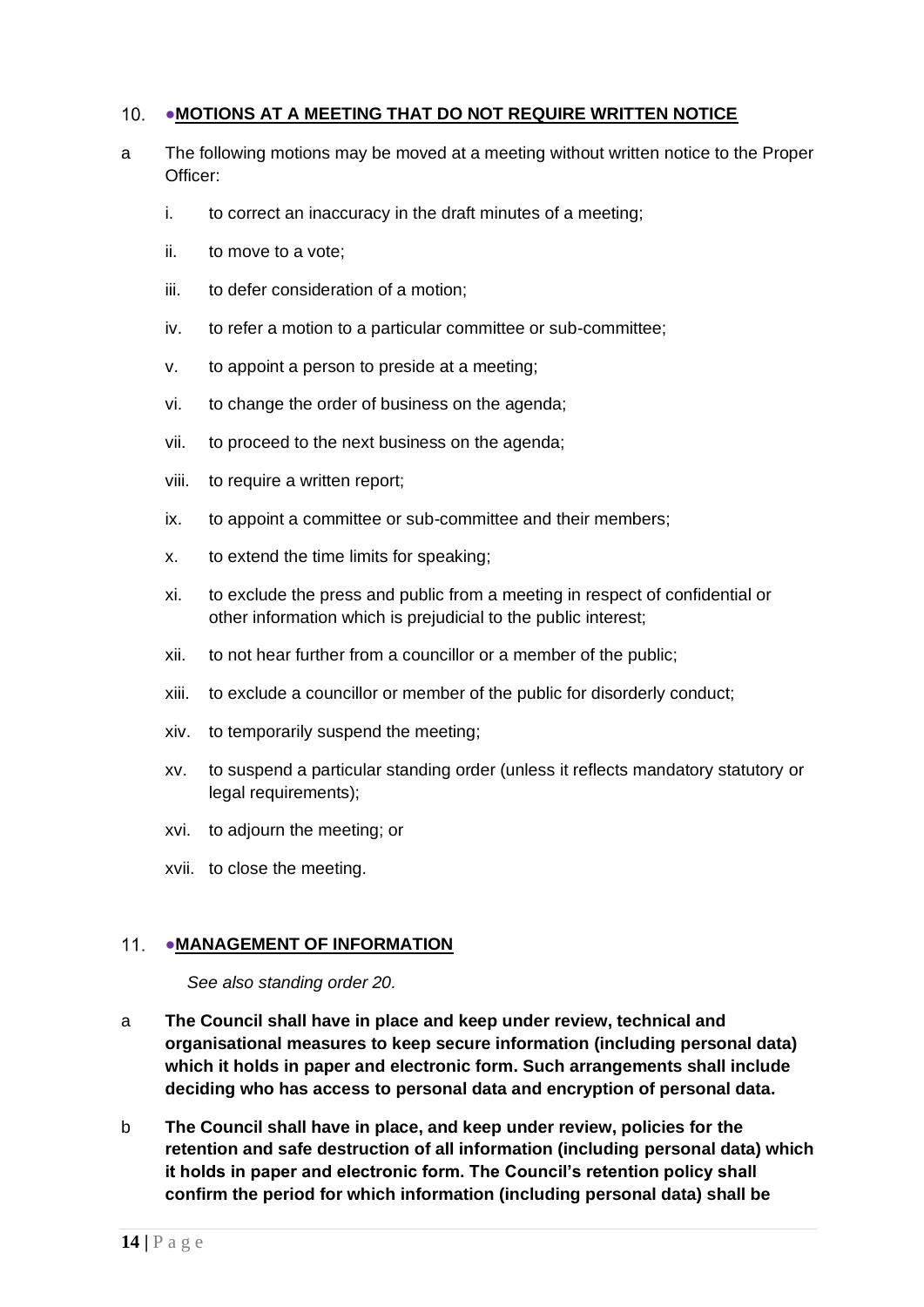**retained or if this is not possible the criteria used to determine that period (e.g. the Limitation Act 1980).**

- c **The agenda, papers that support the agenda and the minutes of a meeting shall not disclose or otherwise undermine confidential information or personal data without legal justification.**
- d **Councillors, staff, the Council's contractors and agents shall not disclose confidential information or personal data without legal justification.**

#### <span id="page-14-0"></span> $12.$ **DRAFT MINUTES**

- a ●If the draft minutes of a preceding meeting have been served on councillors with the agenda to attend the meeting at which they are due to be approved for accuracy, they shall be taken as read.
- b ●There shall be no discussion about the draft minutes of a preceding meeting except in relation to their accuracy. A motion to correct an inaccuracy in the draft minutes shall be moved in accordance with standing order 10(a)(i).
- c The accuracy of draft minutes, including any amendment(s) made to them, shall be confirmed by resolution and shall be signed by the chairman of the Council and stand as an accurate record of the meeting to which the minutes relate.
- d If the chairman of the meeting does not consider the minutes to be an accurate record of the meeting to which they relate, he shall sign the minutes and include a paragraph in the following terms or to the same effect.
- e "The chairman of this meeting does not believe that the minutes of the meeting of the ( ) held on [date] in respect of ( ) were a correct record but his view was not upheld by the meeting and the minutes are confirmed as an accurate record of the proceedings."
- ● ● ● f **If the Council's gross annual income or expenditure (whichever is higher) does not exceed £25,000, it shall publish draft minutes on a website which is publicly accessible and free of charge not later than one month after the meeting has taken place.**
	- g ●Subject to the publication of draft minutes in accordance with standing order 12(e) and standing order 20(a) and following a resolution which confirms the accuracy of the minutes of a meeting, the draft minutes or recordings of the meeting for which approved minutes exist shall be destroyed.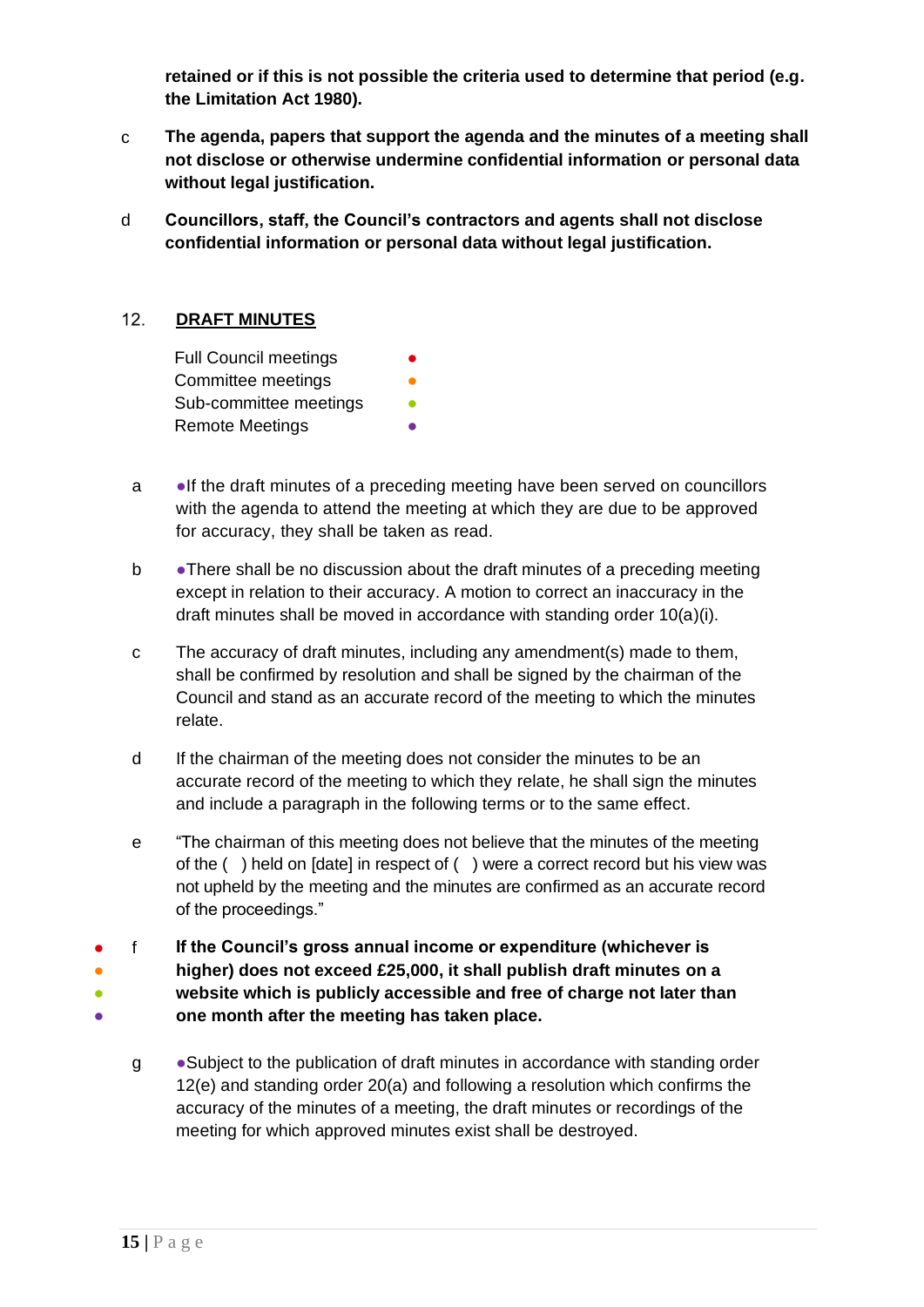# <span id="page-15-0"></span>**13**● **CODE OF CONDUCT AND DISPENSATIONS**

*See also standing order 3(u).*

- a All councillors and non-councillors with voting rights shall observe the code of conduct adopted by the Council.
- b Unless he has been granted a dispensation, a councillor or non-councillor with voting rights not participate in a discussion or vote on a matter in which he has a disclosable pecuniary interest and if requested by the chairman will leave the meeting whilst the matter is being discussed.
- c Unless he has been granted a dispensation, a councillor or non-councillor with voting rights shall withdraw from a meeting when it is considering a matter in which he has another interest if so required by the Council's code of conduct. He may return to the meeting after it has considered the matter in which he had the interest.
- d **Dispensation requests shall be in writing and submitted to the Proper Officer** as soon as possible before the meeting, or failing that, at the start of the meeting for which the dispensation is required.
- e A decision as to whether to grant a dispensation shall be made by a meeting of the Council, or committee or sub-committee for which the dispensation is required and that decision is final.
- f A dispensation request shall confirm:
	- i. the description and the nature of the disclosable pecuniary interest or other interest to which the request for the dispensation relates;
	- ii. whether the dispensation is required to participate at a meeting in a discussion only or a discussion and a vote;
	- iii. the date of the meeting or the period (not exceeding four years) for which the dispensation is sought; and
	- iv. an explanation as to why the dispensation is sought.
- g Subject to standing orders 13(d) and (f), a dispensation request shall be considered at the beginning of the meeting of the Council, or committee or sub-committee for which the dispensation is required.
- **h A dispensation may be granted in accordance with standing order 13(e) if having regard to all relevant circumstances any of the following apply:**
	- **i. without the dispensation the number of persons prohibited from participating in the particular business would be so great a proportion of the meeting transacting the business as to impede the transaction of the business;**
	- **ii. granting the dispensation is in the interests of persons living in the Council's area; or**
	- **iii. it is otherwise appropriate to grant a dispensation.**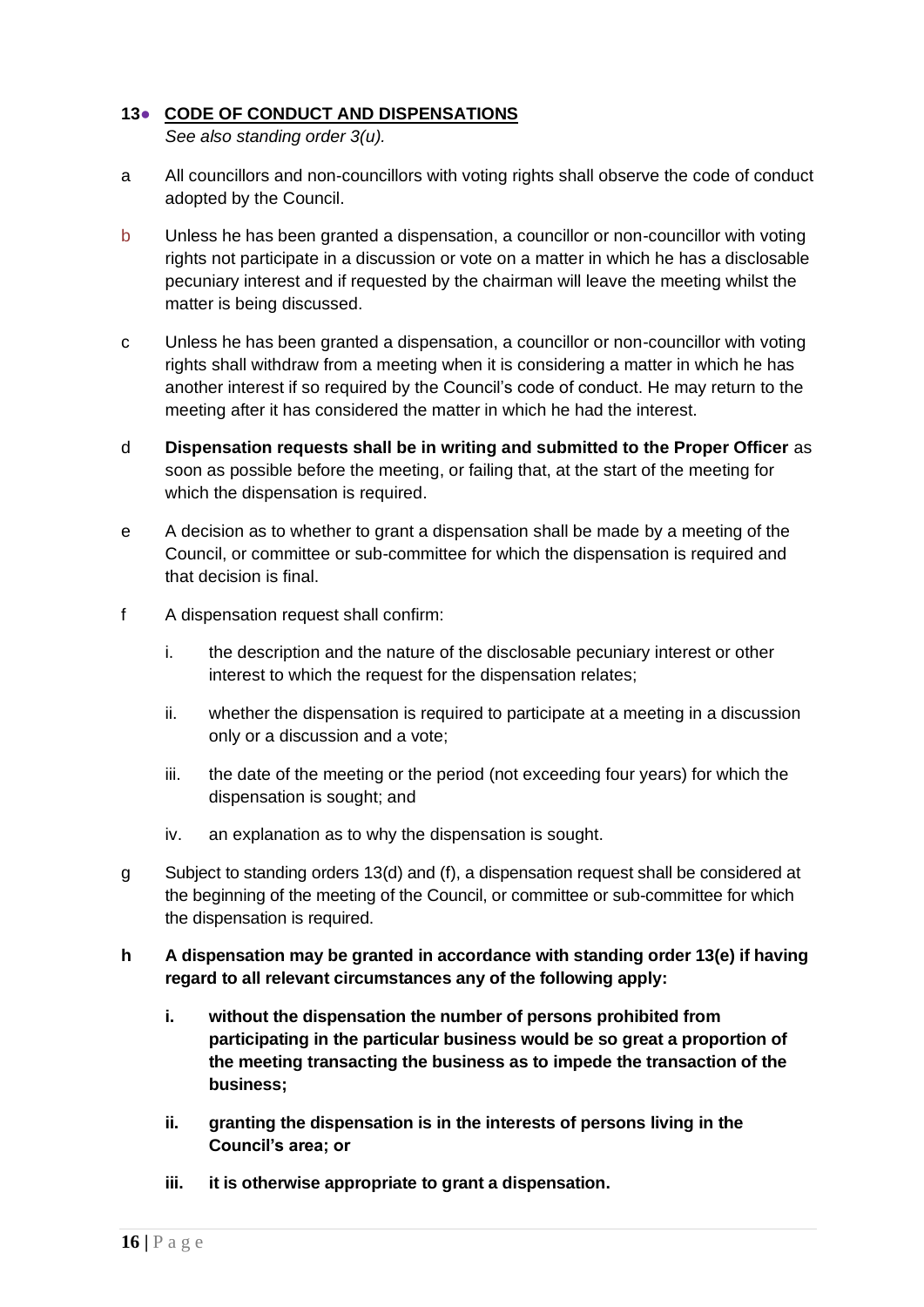# <span id="page-16-0"></span>**14** ● **CODE OF CONDUCT COMPLAINTS**

- a Upon notification by the District or Unitary Council that it is dealing with a complaint that a councillor or non-councillor with voting rights has breached the Council's code of conduct, the Proper Officer shall, subject to standing order 11, report this to the Council.
- b Where the notification in standing order 14(a) relates to a complaint made by the Proper Officer, the Proper Officer shall notify the Chairman of Council of this fact, and the Chairman shall nominate another person to assume the duties of the Proper Officer in relation to the complaint until it has been determined and the Council has agreed what action, if any, to take in accordance with standing order 14(d).
- c The Council may:
	- i. provide information or evidence where such disclosure is necessary to investigate the complaint or is a legal requirement;
	- ii. seek information relevant to the complaint from the person or body with statutory responsibility for investigation of the matter;
- <span id="page-16-1"></span>d **Upon notification by the District or Unitary Council that a councillor or noncouncillor with voting rights has breached the Council's code of conduct, the Council shall consider what, if any, action to take against him. Such action excludes disqualification or suspension from office.**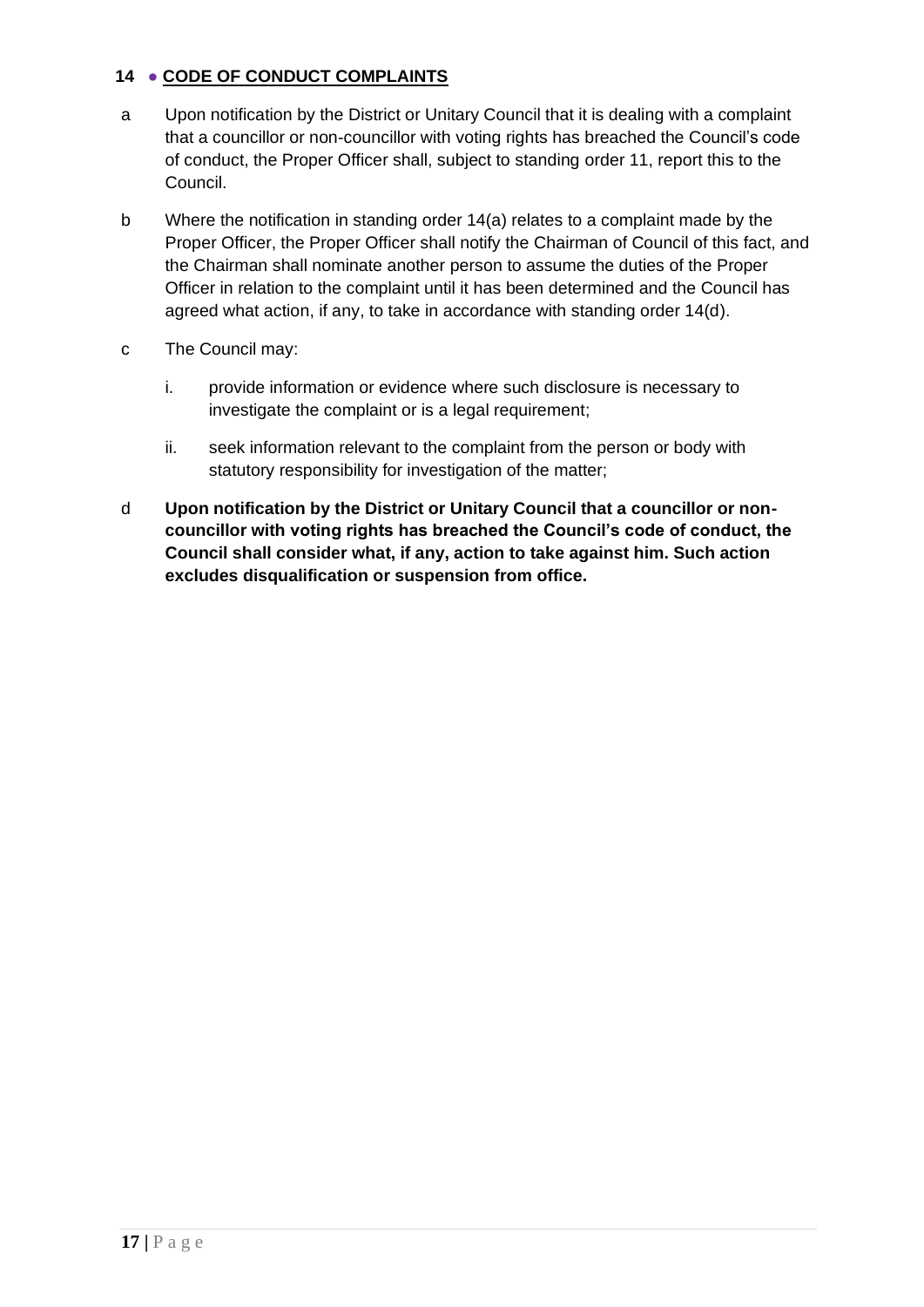## **15** ● **PROPER OFFICER**

- a The Proper Officer shall be either (i) the clerk or (ii) other staff member(s) nominated by the Council to undertake the work of the Proper Officer when the Proper Officer is absent.
- b The Proper Officer shall:
	- i. **at least three clear days before a meeting of the council, a committee** or a sub-committee**,**
		- **serve on councillors by delivery or post at their residences or by email authenticated in such manner as the Proper Officer thinks fit, a signed summons confirming the time, and instructions how to link to the remote meeting the agenda and,**
		- **Provide, in a conspicuous place or by publishing on the website of the body or, for a parish council, on the website of the principal council within the meaning of the Local Government Act 1972 public notice of the time, place and agenda.**

LAPCP Regulations 2020 Part 1 Reg 13 (a)

*See standing order 3(b) for the meaning of clear days for a meeting of a full council and standing order 3(c) for the meaning of clear days for a meeting of a committee;*

- ii. subject to standing order 9, include on the agenda all motions in the order received unless a councillor has given written notice at least 4 days before the meeting confirming his withdrawal of it;
- iii. **convene a meeting of the Council for the election of a new Chairman of the Council, occasioned by a casual vacancy in his office;**
	- **facilitate inspection of the minute book by local government electors;** [Councils to determine how to do this, which form of media it will publish its minutes] LAPCP Regulations 2020 Part 1 Reg 13 (a)
- iv. **receive and retain copies of byelaws made by other local authorities;**
- v. hold acceptance of office forms from councillors;
- vi. hold a copy of every councillor's register of interests;
- vii. assist with responding to requests made under freedom of information legislation and rights exercisable under data protection legislation, in accordance with the Council's relevant policies and procedures;
- viii. liaise, as appropriate, with the Council's Data Protection Officer (if there is one);
- ix. receive and send general correspondence and notices on behalf of the Council except where there is a resolution to the contrary;
- x. assist in the organisation of, storage of, access to, security of and destruction of information held by the Council in paper and electronic form subject to the requirements of data protection and freedom of information legislation and other legitimate requirements (e.g. the Limitation Act 1980);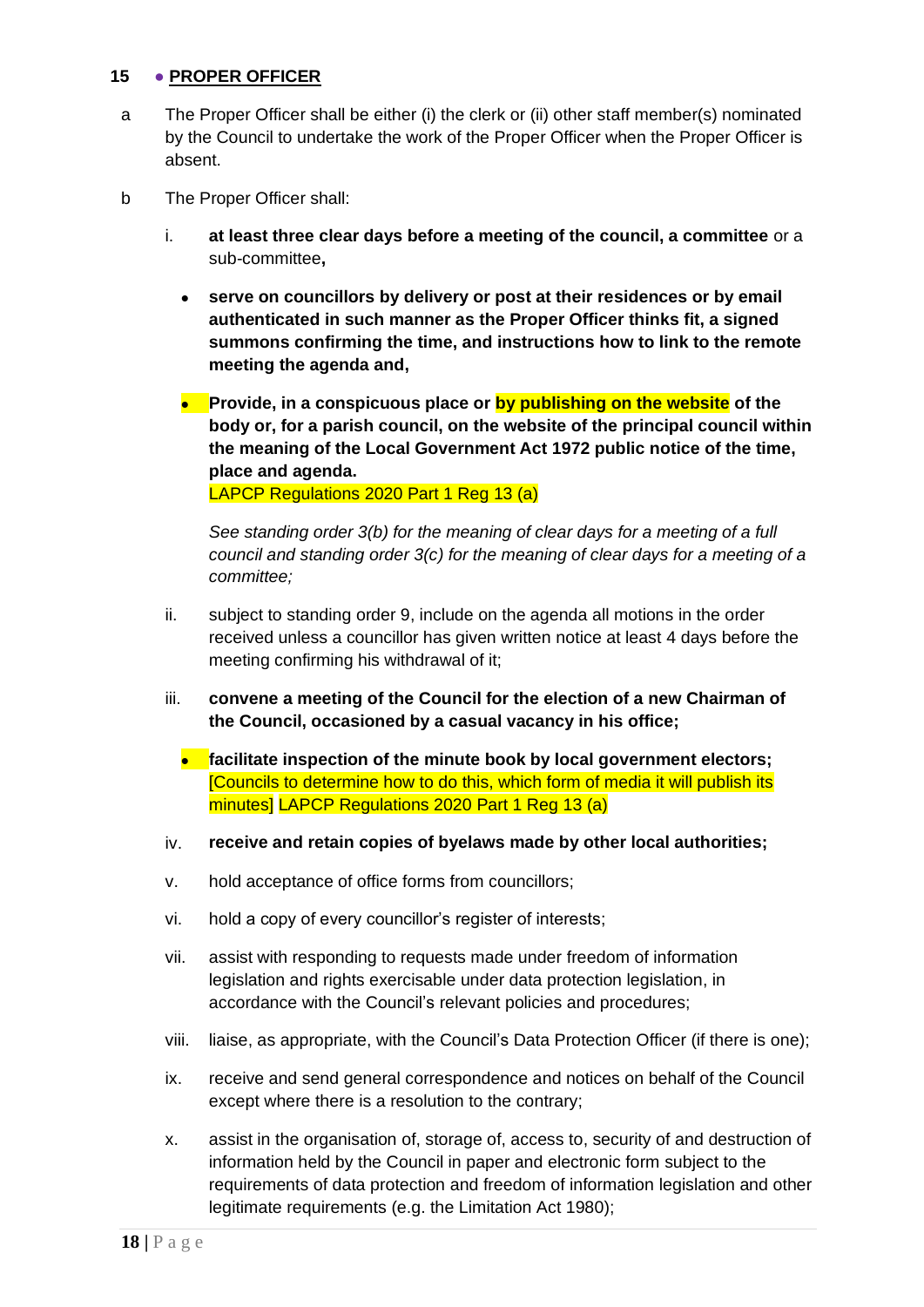- xi. arrange for legal deeds to be executed; (*see also standing order 23);*
- xii. arrange or manage the prompt authorisation, approval, and instruction regarding any payments to be made by the Council in accordance with its financial regulations;
- xiii. record every planning application notified to the Council and the Council's response to the local planning authority in a book for such purpose;
- xiv. manage access to information about the Council via the publication scheme; and
- xv. retain custody of the seal of the Council (if there is one) which shall not be used without a resolution to that effect. (s*ee also standing order 23).*

## <span id="page-18-0"></span>**16** ●**RESPONSIBLE FINANCIAL OFFICER**

a The Council shall appoint appropriate staff member(s) to undertake the work of the Responsible Financial Officer when the Responsible Financial Officer is absent.

## <span id="page-18-1"></span>**17** ●**ACCOUNTS AND ACCOUNTING STATEMENTS**

- a "Proper practices" in standing orders refer to the most recent version of "Governance and Accountability for Local Councils – a Practitioners' Guide".
- b All payments by the Council shall be authorised, approved and paid in accordance with the law, proper practices and the Council's financial regulations.
- c The Responsible Financial Officer shall supply to each councillor as soon as practicable after 30 June, 30 September and 31 December in each year a statement to summarise:
	- i. the Council's receipts and payments (or income and expenditure) for each quarter;
	- ii. the Council's aggregate receipts and payments (or income and expenditure) for the year to date;
	- iii. the balances held at the end of the quarter being reported and

which includes a comparison with the budget for the financial year and highlights any actual or potential overspends.

- d As soon as possible after the financial year end at 31 March, the Responsible Financial Officer shall provide:
	- i. each councillor with a statement summarising the Council's receipts and payments (or income and expenditure) for the last quarter and the year to date for information; and
	- ii. to the Council the accounting statements for the year in the form of Section 2 of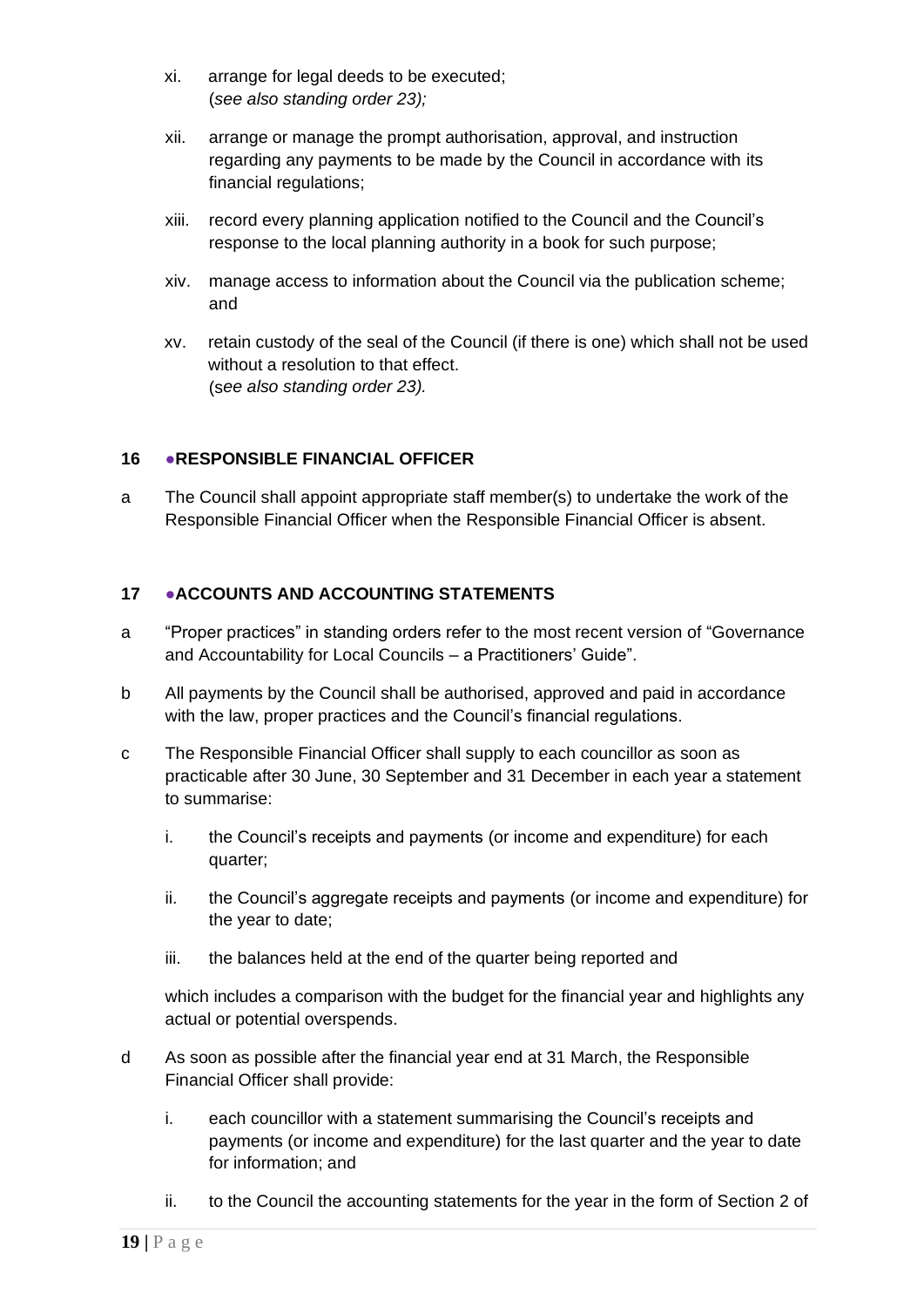the annual governance and accountability return, as required by proper practices, for consideration and approval.

e The year-end accounting statements shall be prepared in accordance with proper practices and apply the form of accounts determined by the Council (receipts and payments, or income and expenditure) for the year to 31 March. A completed draft annual governance and accountability return shall be presented to all councillors at least 14 days prior to anticipated approval by the Council. The annual governance and accountability return of the Council, which is subject to external audit, including the annual governance statement, shall be presented to the Council for consideration and formal approval before 31st August.

# <span id="page-19-0"></span>**18 ●FINANCIAL CONTROLS AND PROCUREMENT**

- a. The Council shall consider and approve financial regulations drawn up by the Responsible Financial Officer, which shall include detailed arrangements in respect of the following:
	- i. the keeping of accounting records and systems of internal controls;
	- ii. the assessment and management of financial risks faced by the Council;
	- iii. the work of the independent internal auditor in accordance with proper practices and the receipt of regular reports from the internal auditor, which shall be required at least annually;
	- iv. the inspection and copying by councillors and local electors of the Council's accounts and/or orders of payments; and
	- v. whether contracts with an estimated value below **£25,000** due to special circumstances are exempt from a tendering process or procurement exercise.
- b. Financial regulations shall be reviewed regularly and at least annually for fitness of purpose.
- c. **A public contract regulated by the Public Contracts Regulations 2015 with an estimated value in excess of £25,000 but less than the relevant thresholds in standing order 18(f) is subject to Regulations 109-114 of the Public Contracts Regulations 2015 which include a requirement on the Council to advertise the contract opportunity on the Contracts Finder website regardless of what other means it uses to advertise the opportunity unless it proposes to use an existing list of approved suppliers (framework agreement).**
- d. Subject to additional requirements in the financial regulations of the Council, the tender process for contracts for the supply of goods, materials, services or the execution of works shall include, as a minimum, the following steps:
	- i. a specification for the goods, materials, services or the execution of works shall be drawn up;
	- ii. an invitation to tender shall be drawn up to confirm (i) the Council's specification (ii) the time, date and address for the submission of tenders (iii) the date of the Council's written response to the tender and (iv) the prohibition on prospective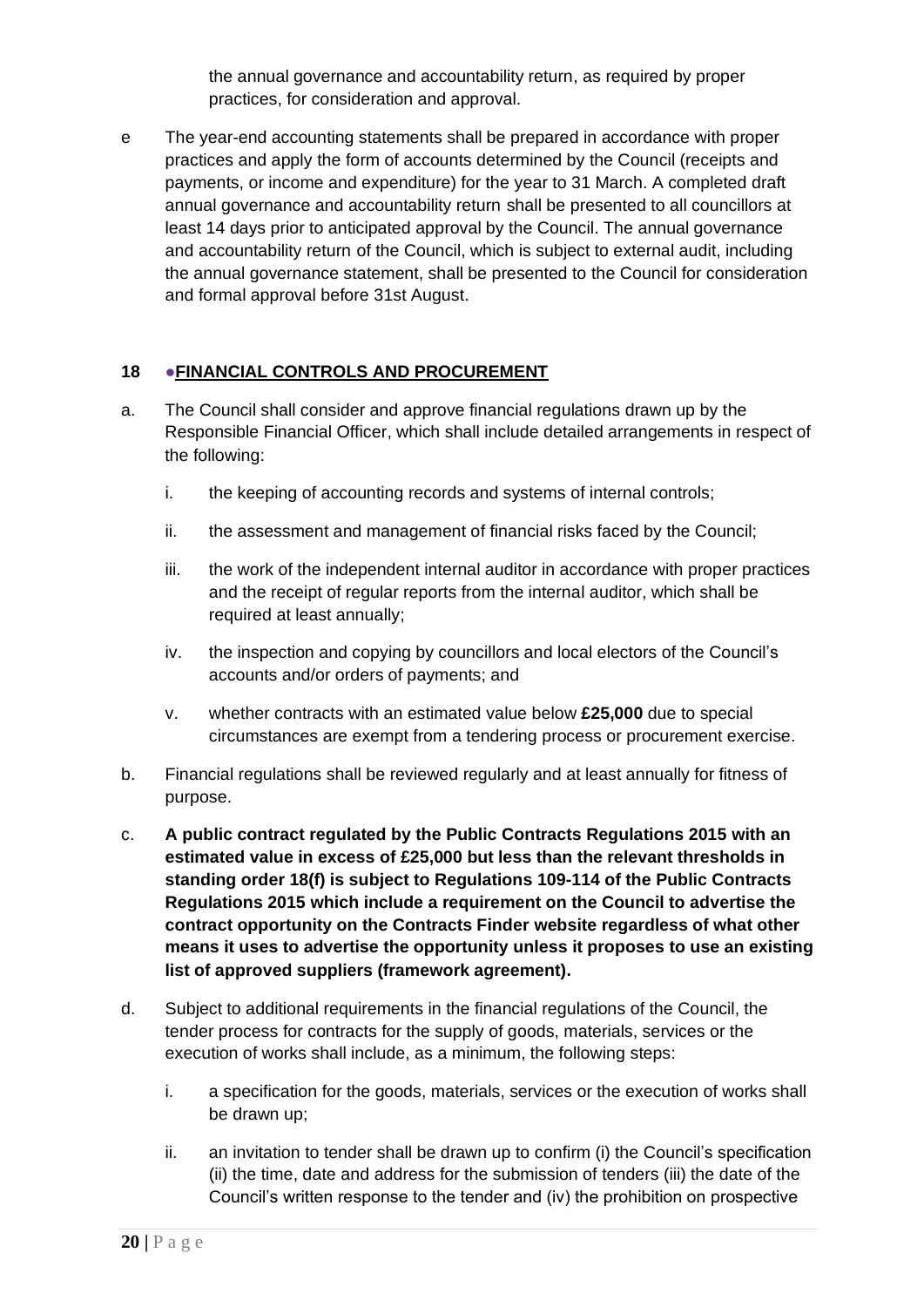contractors contacting councillors or staff to encourage or support their tender outside the prescribed process;

- iii. the invitation to tender shall be advertised in a local newspaper and in any other manner that is appropriate;
- iv. tenders are to be submitted in writing in a sealed marked envelope addressed to the Proper Officer;
- v. tenders shall be opened by the Proper Officer in the presence of at least one councillor after the deadline for submission of tenders has passed;
- vi. tenders are to be reported to and considered by the appropriate meeting of the Council or a committee or sub-committee with delegated responsibility.
- e. Neither the Council, nor a committee or a sub-committee with delegated responsibility for considering tenders, is bound to accept the lowest value tender.
- f. **A public contract regulated by the Public Contracts Regulations 2015 with an estimated value in excess of £189,330 for a public service or supply contract or in excess of £4,733,252 for a public works contract (or other thresholds determined by the relevant body) shall comply with the relevant procurement procedures and other requirements in the Public Contracts Regulations 2015 which include advertising the contract opportunity on the Contracts Finder website.**
- g. **A public contract in connection with the supply of gas, heat, electricity, drinking water, transport services, or postal services to the public; or the provision of a port or airport; or the exploration for or extraction of gas, oil or solid fuel with an estimated value in excess of £363,424 for a supply, services or design contract; or in excess of £4,733,252 for a works contract; or £820,370 for a social and other specific services contract (or other thresholds determined by the relevant body) shall comply with the relevant procurement procedures and other requirements in the Utilities Contracts Regulations 2016.**

# <span id="page-20-0"></span>**19 HANDLING STAFF MATTERS**

- a A matter personal to a member of staff that is being considered by a meeting of Council subject to standing order 11.
- b Subject to the Council's policy regarding absences from work, the Council's most senior member of staff shall notify the chairman of the Council or, if he is not available, the vice-chairman (if there is one) of the Council of absence occasioned by illness or other reason and that person shall report such absence to the Council at its next meeting.
- c The chairman of the Council or in his absence, the vice-chairman shall upon a resolution conduct a review of the performance and annual appraisal of the work of the Clerk / RFO. The review and appraisal shall be reported in writing and be subject to approval by resolution by the Council.
- d Subject to the Council's policy regarding the handling of grievance matters, the Council's most senior member of staff shall contact the chairman of the Council or in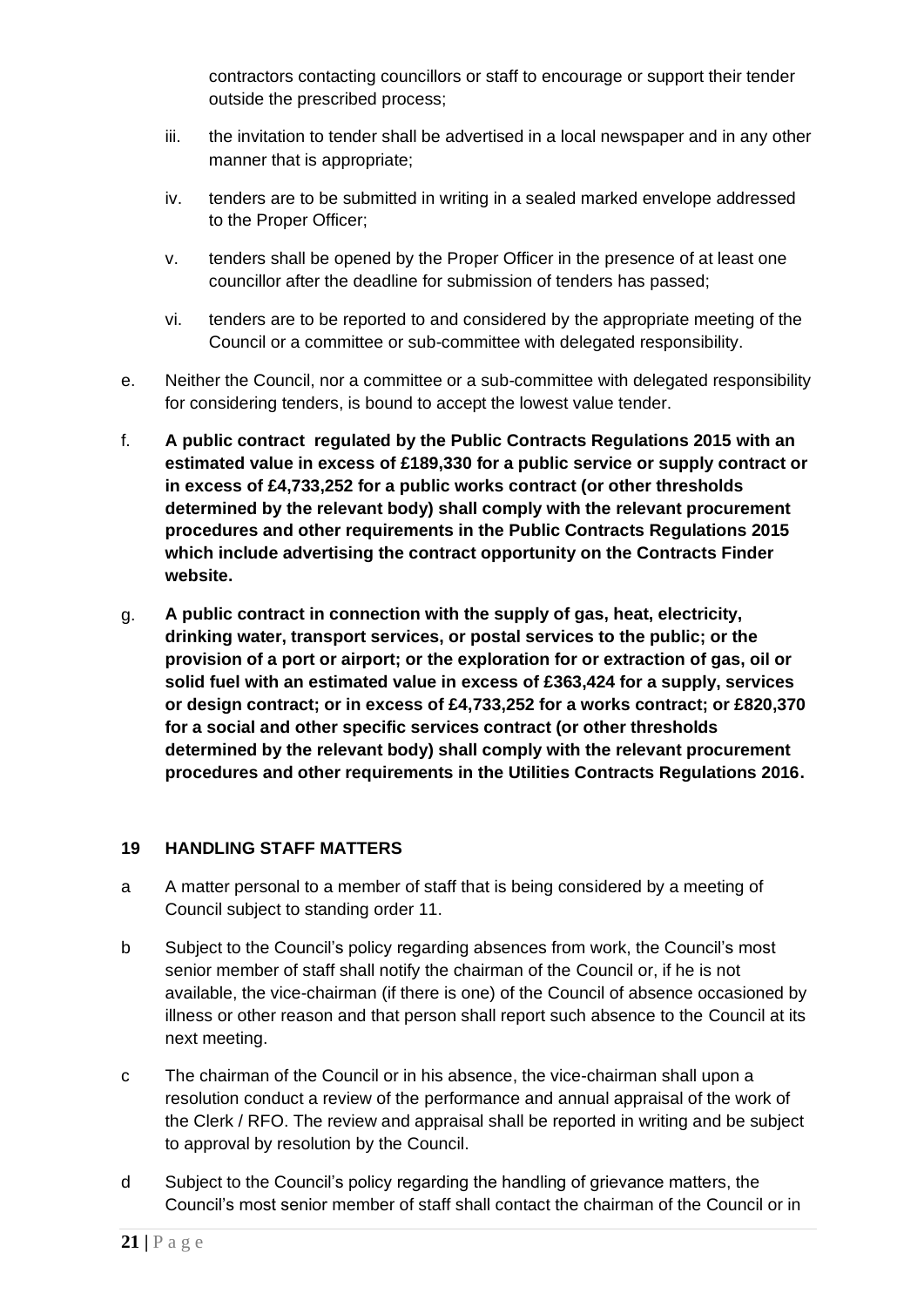his absence, the vice-chairman of the Council in respect of an informal or formal grievance matter, and this matter shall be reported back and progressed by resolution of the Council.

- e Subject to the Council's policy regarding the handling of grievance matters, if an informal or formal grievance matter raised by the Clerk / RFO relates to the chairman or vice-chairman of the Council, this shall be communicated to another member of the Council, which shall be reported back and progressed by resolution of the Council.
- f Any persons responsible for all or part of the management of staff shall treat as confidential the written records of all meetings relating to their performance, capabilities, grievance or disciplinary matters.
- g In accordance with standing order 11(a), persons with line management responsibilities shall have access to staff records referred to in standing order 19(f).

# <span id="page-21-0"></span>**20 RESPONSIBILITIES TO PROVIDE INFORMATION**

*See also standing order 21.*

- a **In accordance with freedom of information legislation, the Council shall publish information in accordance with its publication scheme and respond to requests for information held by the Council.**
- b. **If gross annual income or expenditure (whichever is higher) does not exceed £25,000 The Council shall publish information in accordance with the requirements of the Smaller Authorities (Transparency Requirements) (England) Regulations 2015.**

# <span id="page-21-1"></span>**21 RESPONSIBILITIES UNDER DATA PROTECTION LEGISLATION**

(Below is not an exclusive list). *See also standing order 11.*

- a The Council may appoint a Data Protection Officer.
- b **The Council shall have policies and procedures in place to respond to an individual exercising statutory rights concerning his personal data.**
- c **The Council shall have a written policy in place for responding to and managing a personal data breach.**
- d **The Council shall keep a record of all personal data breaches comprising the facts relating to the personal data breach, its effects and the remedial action taken.**
- e **The Council shall ensure that information communicated in its privacy notice(s) is in an easily accessible and available form and kept up to date.**
- f **The Council shall maintain a written record of its processing activities.**